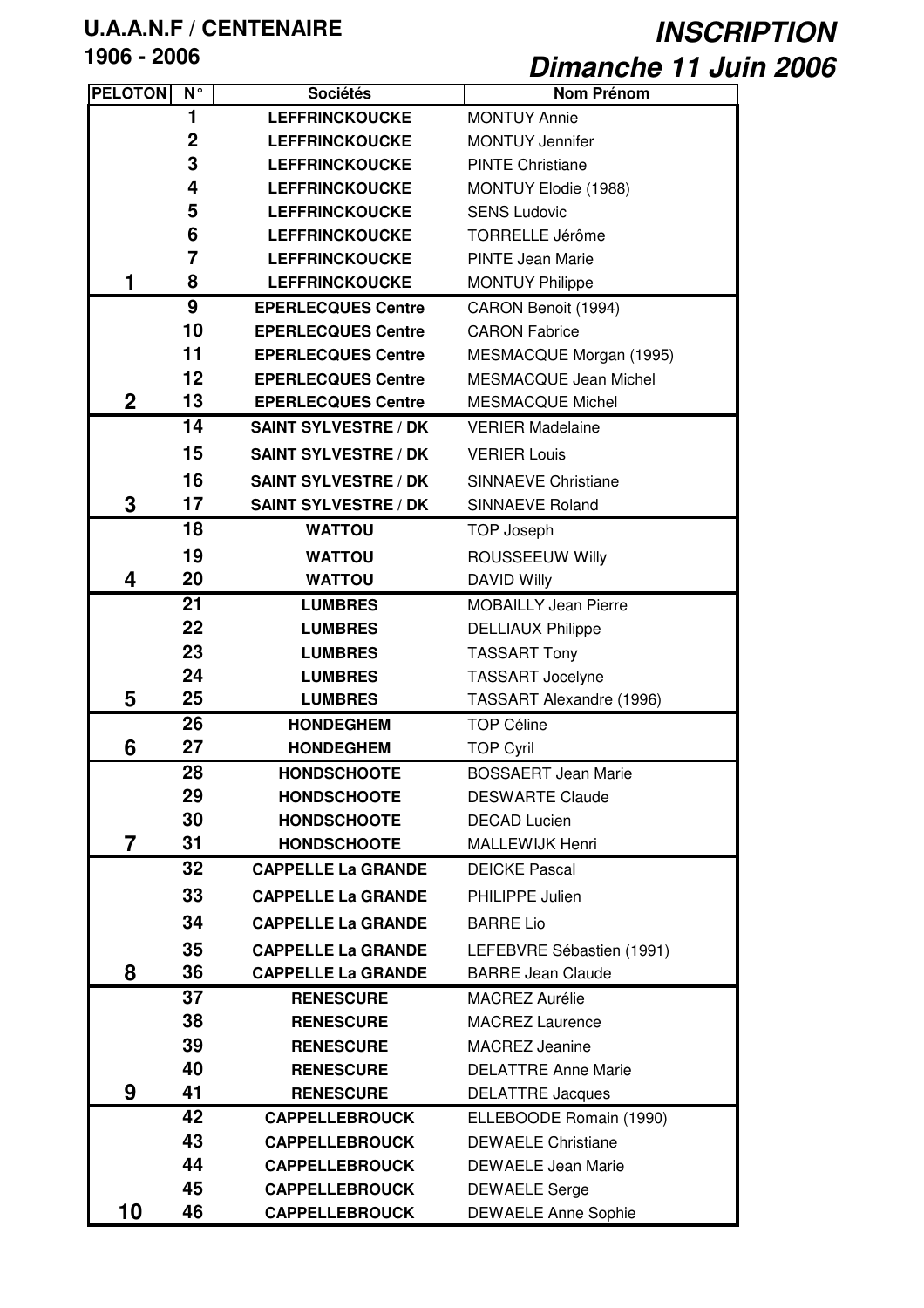# **U.A.A.N.F / CENTENAIRE**

**- 2006**

*INSCRIPTION Dimanche 11 Juin 2006*

|    | 47 | <b>GODEWAERSVELDE</b>     | LENIERE Thomas (1993)          |
|----|----|---------------------------|--------------------------------|
|    | 48 | <b>GODEWAERSVELDE</b>     | LENIERE Damien (1988)          |
|    | 49 | <b>GODEWAERSVELDE</b>     | HUYGHE Amandine (1990)         |
|    | 50 | <b>GODEWAERSVELDE</b>     | <b>DORMIEUX Robin</b>          |
|    | 51 | <b>GODEWAERSVELDE</b>     | <b>LENIERE André</b>           |
|    | 52 | <b>GODEWAERSVELDE</b>     | <b>DESWARTE Eric</b>           |
|    | 53 | <b>GODEWAERSVELDE</b>     | <b>HUYGHE Bernard</b>          |
| 11 | 54 | <b>GODEWAERSVELDE</b>     | <b>VANMERRIS Jean Baptiste</b> |
|    | 55 | <b>Saint PIERREBROUCK</b> | PREVOST Kléber                 |
|    | 56 | <b>Saint PIERREBROUCK</b> | <b>BALLY Albert</b>            |
|    | 57 | <b>Saint PIERREBROUCK</b> | LEFEBVRE José                  |
|    | 58 | <b>Saint PIERREBROUCK</b> | <b>LEROY Pascal</b>            |
|    | 59 | <b>Saint PIERREBROUCK</b> | <b>LEROY Michéle</b>           |
|    | 60 | <b>Saint PIERREBROUCK</b> | <b>LESCIEUX Damien</b>         |
|    | 61 | <b>Saint PIERREBROUCK</b> | DELVOYE Mickaël                |
|    | 62 | <b>Saint PIERREBROUCK</b> | <b>MAILLET Virginie</b>        |
|    | 63 | <b>Saint PIERREBROUCK</b> | <b>TAPIE Frédéric</b>          |
| 12 | 64 | <b>Saint PIERREBROUCK</b> | LESCIEUX Benjamin (1989)       |
|    | 65 | <b>ELINGHEN</b>           | DEJARDIN Benjamin (1991)       |
|    | 66 | <b>ELINGHEN</b>           | <b>LEGROS Nadine</b>           |
|    | 67 | <b>ELINGHEN</b>           | DERNONCOURT Loïc               |
|    | 68 | <b>ELINGHEN</b>           | LEGROS Julien (1989)           |
|    | 69 | <b>ELINGHEN</b>           | VERDEGHEM Stéphane             |
|    | 70 | <b>ELINGHEN</b>           | <b>LEGROS Corinne</b>          |
|    | 71 | <b>ELINGHEN</b>           | <b>LEGROS Michel</b>           |
|    | 72 | <b>ELINGHEN</b>           | <b>RAMBUR Marie France</b>     |
|    | 73 | <b>ELINGHEN</b>           | RAMBUR Nicolas (1988)          |
|    | 74 | <b>ELINGHEN</b>           | <b>RAMBUR Bernard</b>          |
|    | 75 | <b>ELINGHEN</b>           | LEFEBVRE Delphine              |
|    | 76 | <b>ELINGHEN</b>           | LEFEBVRE Fabrice               |
|    | 77 | <b>ELINGHEN</b>           | <b>PENNEL Annie</b>            |
|    | 78 | <b>ELINGHEN</b>           | <b>LECLERCQ Jean Pierre</b>    |
|    | 79 | <b>ELINGHEN</b>           | <b>SANTRAIN Coralie</b>        |
|    | 80 | <b>ELINGHEN</b>           | <b>LACROIX Yves</b>            |
| 13 | 81 | <b>ELINGHEN</b>           | SORRIAUX André                 |
|    | 82 | <b>HOULLE</b>             | <b>THOMAS Chantal</b>          |
|    | 83 | <b>HOULLE</b>             | <b>ANDRE Stéphanie</b>         |
|    | 84 | <b>HOULLE</b>             | <b>St MACHIN Christine</b>     |
|    | 85 | <b>HOULLE</b>             | St MACHIN Virginie             |
|    | 86 | <b>HOULLE</b>             | <b>BAL Brigitte</b>            |
|    | 87 | <b>HOULLE</b>             | <b>CARON Florent</b>           |
|    | 88 | <b>HOULLE</b>             | ROUSSELLE Jean Louis           |
|    | 89 | <b>HOULLE</b>             | <b>MALADRY Yannick</b>         |
|    | 90 | <b>HOULLE</b>             | St MACHIN Charly               |
|    | 91 | <b>HOULLE</b>             | <b>WIERRE Clément</b>          |
|    | 92 | <b>HOULLE</b>             | St MACHIN Hugues               |
|    | 93 | <b>HOULLE</b>             | <b>LECOINTE Philippe</b>       |
|    | 94 | <b>HOULLE</b>             | <b>RYCKMAN Patrick</b>         |
|    | 95 | <b>HOULLE</b>             | <b>MERLIN François</b>         |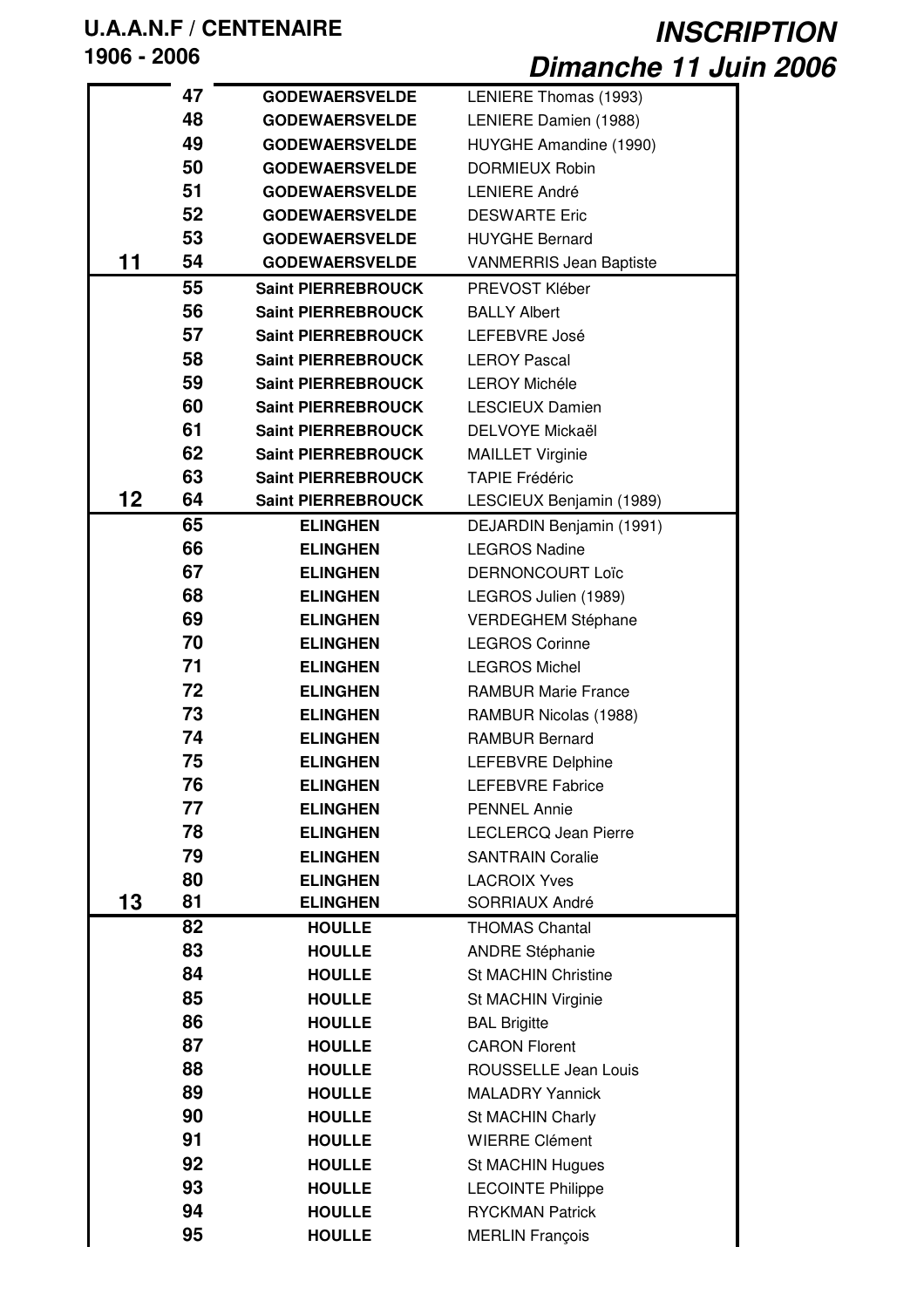|    | 96  | <b>HOULLE</b>           | <b>THOMAS Alexandre</b>       |
|----|-----|-------------------------|-------------------------------|
|    | 97  | <b>HOULLE</b>           | <b>WIERRE Alain</b>           |
|    | 98  | <b>HOULLE</b>           | <b>ANDRE Guillaume</b>        |
|    | 99  | <b>HOULLE</b>           | <b>CARON Christophe</b>       |
|    | 100 | <b>HOULLE</b>           | <b>St MACHIN Daniel</b>       |
|    | 101 | <b>HOULLE</b>           | <b>DUPONT Alain</b>           |
|    | 102 | <b>HOULLE</b>           | <b>BAYARD René</b>            |
|    | 103 | <b>HOULLE</b>           | DELEBARRE Jérôme              |
|    | 104 | <b>HOULLE</b>           | <b>MERLIER Pascal</b>         |
|    | 105 | <b>HOULLE</b>           | <b>DESMOUDT Lucie</b>         |
|    | 106 | <b>HOULLE</b>           | <b>COURTIN Michel</b>         |
|    | 107 | <b>HOULLE</b>           | <b>DESMOUDT Bernard</b>       |
| 14 | 108 | <b>HOULLE</b>           | <b>GODIN Jean Marie</b>       |
|    | 109 | <b>MARQUISE</b>         | <b>DOURLENS José</b>          |
|    | 110 | <b>MARQUISE</b>         | <b>DANDRE Alain</b>           |
| 15 | 111 | <b>MARQUISE</b>         | <b>HUCHIN Jean Pierre</b>     |
|    | 112 | <b>LILLE</b>            | <b>FERIER Michel</b>          |
|    | 113 | <b>LILLE</b>            | <b>LEVEQUE Philippe</b>       |
|    | 114 | <b>LILLE</b>            | <b>DISSE Sébastien</b>        |
|    | 115 | <b>WATTERDAL N° BIS</b> | <b>FASQUELLE Quentin</b>      |
|    | 116 | <b>LILLE</b>            | <b>GALLAND Alain</b>          |
|    | 117 | <b>LILLE</b>            | <b>PENIN Gaelle</b>           |
| 16 | 118 | <b>LILLE</b>            | <b>VANSTAEVEL Adrien</b>      |
|    | 119 | <b>WATTRELOS</b>        | <b>BOURGOT Jérémy</b>         |
|    | 120 | <b>WATTRELOS</b>        | <b>BROQUET Jean</b>           |
|    | 121 | <b>WATTRELOS</b>        | <b>COMBLEZ Dominique</b>      |
|    | 122 | <b>WATTRELOS</b>        | <b>COMBLEZ Patrick</b>        |
|    | 123 | <b>WATTRELOS</b>        | <b>DEWAELE Emmanuel</b>       |
|    | 124 | <b>WATTRELOS</b>        | DEWAELE Loïc (1995)           |
|    | 125 | <b>WATTRELOS</b>        | <b>DEWAELE Sandrine</b>       |
|    | 126 | <b>WATTRELOS</b>        | <b>JOETS Grégory</b>          |
|    | 127 | <b>WATTRELOS</b>        | <b>ZELNY Amandine</b>         |
|    | 128 | <b>WATTRELOS</b>        | ZELNY Benjamin (1989)         |
|    | 129 | <b>WATTRELOS</b>        | <b>ZELNY Christian</b>        |
|    | 130 | <b>WATTRELOS</b>        | <b>ZELNY Guilaine</b>         |
| 17 | 131 | <b>WATTRELOS</b>        | <b>ZELNY Quentin</b>          |
|    | 132 | <b>BERTHEN</b>          | ALLENDER Jason (1994)         |
|    | 133 | <b>BERTHEN</b>          | DELABROYE Quentin (1991)      |
|    | 134 | <b>BERTHEN</b>          | LUCAIN Daniel (1992)          |
|    | 135 | <b>BERTHEN</b>          | <b>BRACAVAL Damien</b>        |
|    | 136 | <b>BERTHEN</b>          | <b>DELABROYE Yveline</b>      |
|    | 137 | <b>BERTHEN</b>          | <b>DELABROYE Dominique</b>    |
|    | 138 | <b>BERTHEN</b>          | <b>GOUDENHOOFT Christophe</b> |
|    | 139 | <b>BERTHEN</b>          | <b>GOUDENHOOFT Fanny</b>      |
|    | 140 | <b>BERTHEN</b>          | <b>GRUWIER Mike</b>           |
|    | 141 | <b>BERTHEN</b>          | LECLERCQ Julien               |
|    | 142 | <b>BERTHEN</b>          | <b>MANIEZ Thierry</b>         |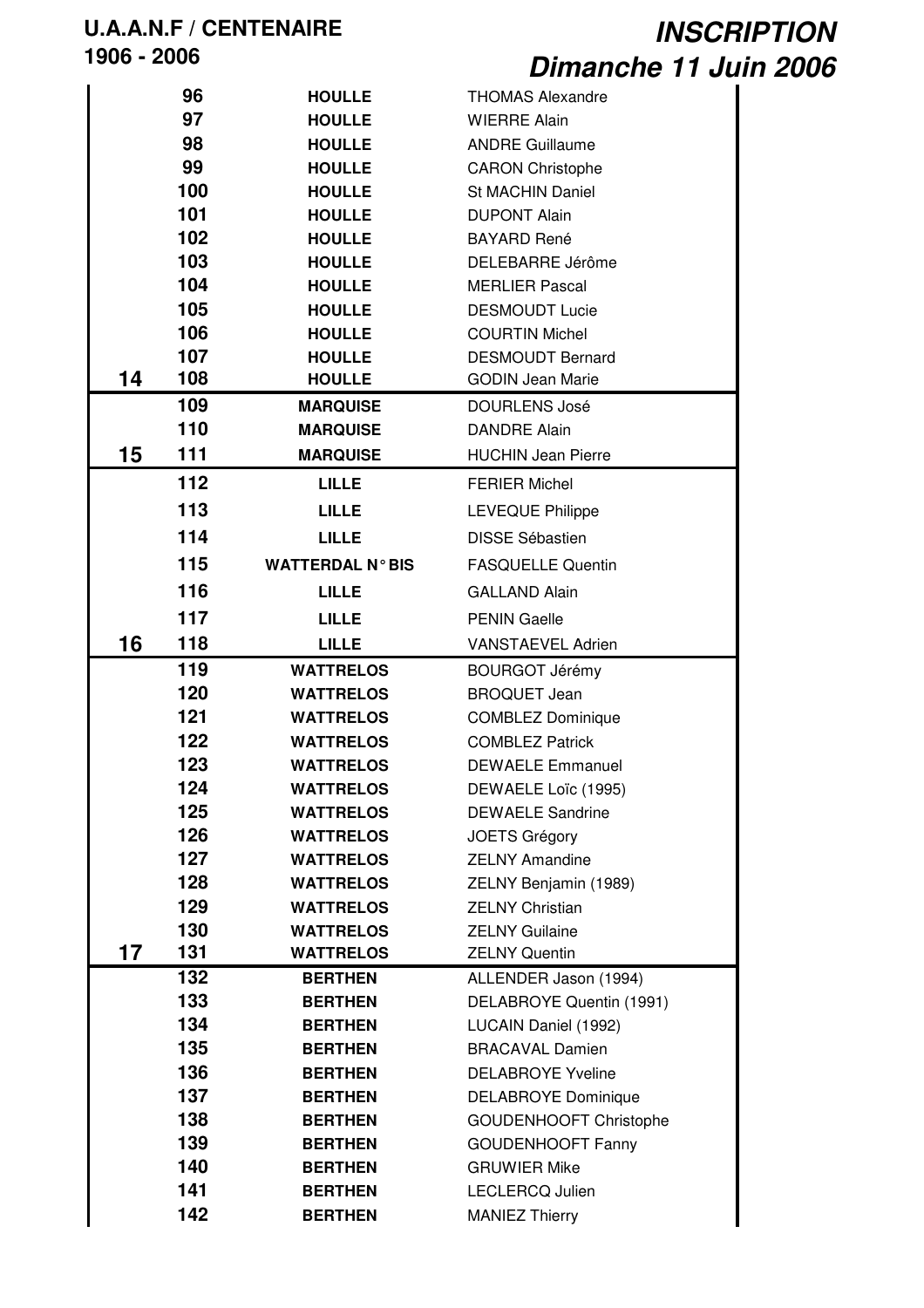|    | 143 | <b>BERTHEN</b> | <b>MERCHIER Christelle</b>   |
|----|-----|----------------|------------------------------|
|    | 144 | <b>BERTHEN</b> | <b>MERCHIER Fernand</b>      |
|    | 145 | <b>BERTHEN</b> | <b>MERCHIER Giséle</b>       |
| 18 | 146 | <b>BERTHEN</b> | <b>MILLAMON Claude</b>       |
|    | 147 | <b>SERQUES</b> | DELATTRE Samuel (1992)       |
|    | 148 | <b>SERQUES</b> | <b>DELATTRE Antoine</b>      |
|    | 149 | <b>SERQUES</b> | <b>BEE Claude</b>            |
|    | 150 | <b>SERQUES</b> | <b>BEE Françoise</b>         |
|    | 151 | <b>SERQUES</b> | <b>DELATTRE Cécile</b>       |
|    |     |                |                              |
|    | 152 | <b>SERQUES</b> | <b>TETTARD Monique</b>       |
|    | 153 | <b>SERQUES</b> | <b>TETTARD Alain</b>         |
| 19 | 154 | <b>SERQUES</b> | <b>DELATTRE Claude</b>       |
|    | 155 | <b>LIEVIN</b>  | <b>BLONDEL Henri</b>         |
|    | 156 | <b>LIEVIN</b>  | <b>BLONDEL Marcel</b>        |
|    | 157 | <b>LIEVIN</b>  | <b>CHIMOT Christophe</b>     |
|    | 158 | <b>LIEVIN</b>  | <b>DESMAZIERE Ginette</b>    |
|    | 159 | <b>LIEVIN</b>  | DESMAZIERE Jonathan          |
|    | 160 | <b>LIEVIN</b>  | <b>DEPRET Emilie</b>         |
|    | 161 | <b>LIEVIN</b>  | FACQUEZ Kléber               |
|    | 162 | <b>LIEVIN</b>  | <b>GOSSELIN Cindy</b>        |
|    | 163 | <b>LIEVIN</b>  | <b>GOSSELIN Jean Jacques</b> |
|    |     |                |                              |
|    | 164 | <b>LIEVIN</b>  | GOSSELIN Jérémy              |
|    | 165 | <b>LIEVIN</b>  | <b>GOSSELIN Patricia</b>     |
|    | 166 | <b>LIEVIN</b>  | <b>LEMORT Françis</b>        |
|    | 167 | <b>LIEVIN</b>  | <b>MAJCHRZAK Christelle</b>  |
|    | 168 | <b>LIEVIN</b>  | <b>MAJCHRZAK Philippe</b>    |
|    | 169 | <b>LIEVIN</b>  | MUSTIN Aléxis (1995)         |
|    | 170 | <b>LIEVIN</b>  | MUSTIN Céline (1990)         |
|    | 171 | <b>LIEVIN</b>  | <b>MUSTIN Franck</b>         |
|    | 172 | <b>LIEVIN</b>  | <b>PAREE Patrice</b>         |
|    | 173 | <b>LIEVIN</b>  | <b>TAILLIEZ Jean Claude</b>  |
|    | 174 | <b>LIEVIN</b>  | VAN DAMME Adeline (1992)     |
|    | 175 | <b>LIEVIN</b>  | <b>VAN DAMME Bruno</b>       |
|    | 176 | <b>LIEVIN</b>  | VAN DAMME Florence (1994)    |
|    | 177 | <b>LIEVIN</b>  | VAN DAMME Gwendoline (1991)  |
|    | 178 | <b>LIEVIN</b>  | <b>VAN DAMME Philippe</b>    |
| 20 | 179 | <b>LIEVIN</b>  | <b>WAGON Eric</b>            |
|    | 180 | <b>LILLERS</b> | <b>MOCHOT Jean Pierre</b>    |
|    |     |                |                              |
|    | 181 | <b>LILLERS</b> | <b>MOCHOT Karine</b>         |
|    | 182 | <b>LILLERS</b> | MOCHOT Corentin (1995)       |
|    | 183 | <b>LILLERS</b> | THULLIEZ Maxime (1991)       |
|    | 184 | <b>LILLERS</b> | POINCELET Nicolas (1992)     |
|    | 185 | <b>LILLERS</b> | POINCELET Mélanie (1989)     |
|    | 186 | <b>LILLERS</b> | POINCELET Jean Yves          |
|    | 187 | <b>LILLERS</b> | LAMBRECQ André               |
|    | 188 | <b>LILLERS</b> | <b>PHILIPPE Eric</b>         |
|    | 189 | <b>LILLERS</b> | <b>VANDECASTEELE Charles</b> |
|    | 190 | <b>LILLERS</b> | <b>THOMAS Jean</b>           |
|    |     |                |                              |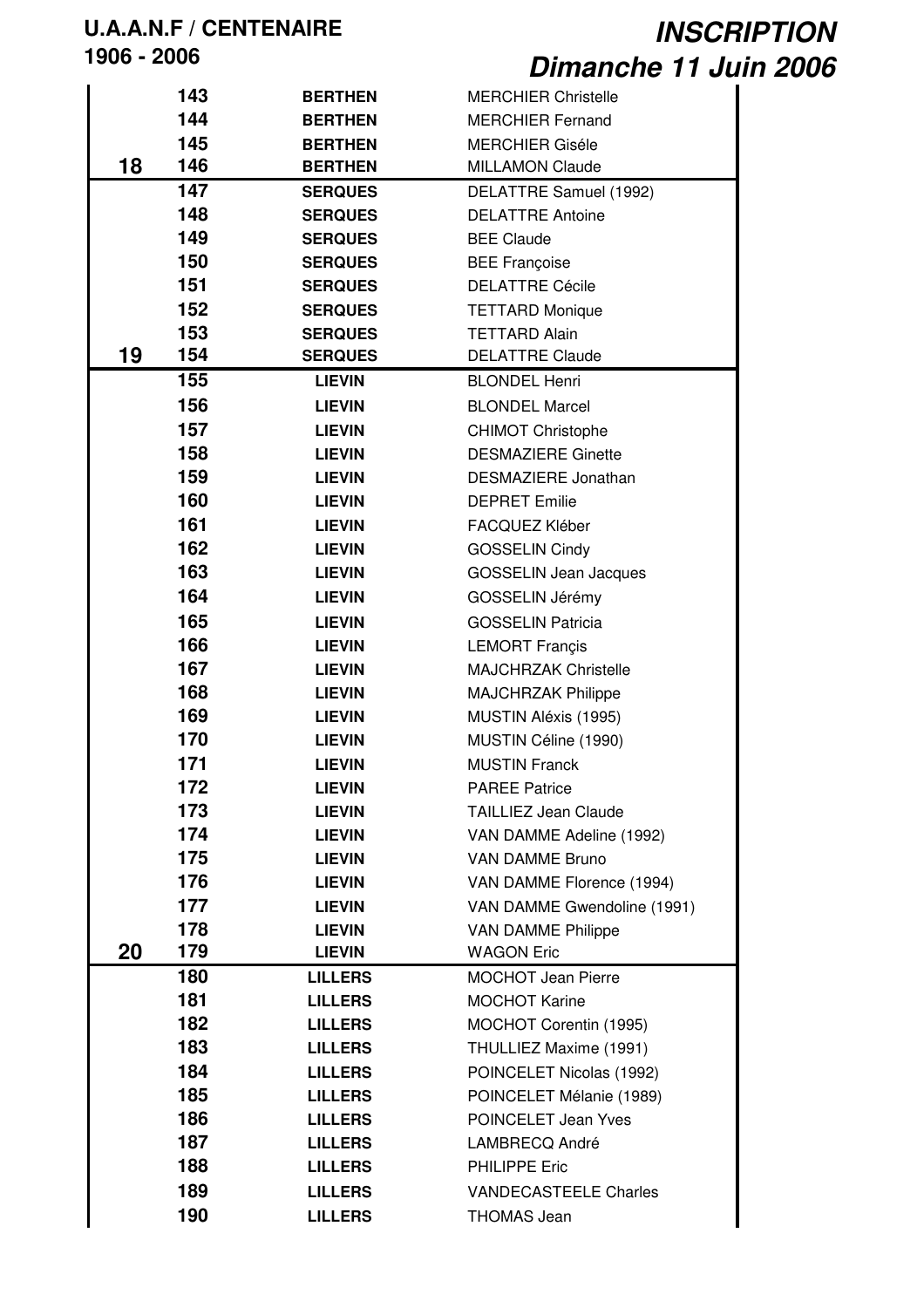|    | 191 | <b>LILLERS</b>            | <b>THOMAS Guylaine</b>      |
|----|-----|---------------------------|-----------------------------|
|    | 192 | <b>LILLERS</b>            | <b>THOMAS Patrick</b>       |
|    | 193 | <b>LILLERS</b>            | <b>LECHAT Hervé</b>         |
|    | 194 | <b>LILLERS</b>            | <b>THOMAS Laurent</b>       |
|    | 195 |                           |                             |
|    |     | <b>LILLERS</b>            | <b>CRETEL Pierre</b>        |
|    | 196 | <b>LILLERS</b>            | <b>ANNEBICQUE Sabine</b>    |
|    | 197 | <b>LILLERS</b>            | POUCHAIN Antoine (1997)     |
|    | 198 | <b>LILLERS</b>            | <b>POUCHAIN David</b>       |
| 21 | 199 | <b>LILLERS</b>            | <b>EVRARD René</b>          |
|    | 200 | Petite Synthe / Teteghem  | FATOU Théo (1995)           |
|    | 201 | Petite Synthe / Teteghem  | CONAN Coline (1990)         |
|    | 202 | Petite Synthe / Teteghem  | FOLLET Clément (1989)       |
|    | 203 | Petite Synthe / Teteghem  | FOLLET Tom (1991)           |
|    | 204 | Petite Synthe / Teteghem  | FATOU Martin (1995)         |
|    | 205 | Petite Synthe / Teteghem  | <b>FOLLET Nicole</b>        |
|    | 206 | Petite Synthe / Teteghem  | <b>FATOU Marinette</b>      |
|    | 207 | Petite Synthe / Teteghem  | <b>FOLLET Michéle</b>       |
|    | 208 | Petite Synthe / Teteghem  | <b>FOLLET Maryse</b>        |
|    | 209 | Petite Synthe / Teteghem  | <b>GOSSAERT Emilie</b>      |
|    | 210 | Petite Synthe / Teteghem  | FOLLET Rémi                 |
|    | 211 | Petite Synthe / Teteghem  | <b>GOSSAERT Muriel</b>      |
|    | 212 | Petite Synthe / Teteghem  | <b>FOLLET Jean Claude</b>   |
|    | 213 | Petite Synthe / Teteghem  | <b>BRULE Manu</b>           |
|    | 214 | Petite Synthe / Teteghem  | <b>FATOU Romain</b>         |
|    | 215 | Petite Synthe / Teteghem  | <b>FATOU Christian</b>      |
|    | 216 | Petite Synthe / Teteghem  | <b>FOLLET Philippe</b>      |
| 22 | 217 | Petite Synthe / Teteghem  | <b>FOLLET Denis</b>         |
|    | 218 | <b>HOUTKERQUE</b>         | <b>COUDEVILLE Daniel</b>    |
|    | 219 | <b>HOUTKERQUE</b>         | <b>HOORNAERT Tom</b>        |
|    | 220 | <b>HOUTKERQUE</b>         | <b>HUYS Robbe</b>           |
|    |     |                           |                             |
|    | 221 | <b>HOUTKERQUE</b>         | <b>CHOCQUET Robert</b>      |
|    | 222 | <b>HOUTKERQUE</b>         | <b>CHOCQUET Bruno</b>       |
| 23 | 223 | <b>HOUTKERQUE</b>         | <b>MONTAIGNE Jean Marie</b> |
|    | 224 | <b>KILLEM / LOOBERGHE</b> | DOSE André (1995)           |
|    | 225 | KILLEM / LOOBERGHE        | DEBUYSER Clémence (1991)    |
|    | 226 | <b>KILLEM / LOOBERGHE</b> | DEBUYSER Thibaut (1996)     |
|    | 227 | KILLEM / LOOBERGHE        | <b>CARDINAEL Ludovic</b>    |
|    | 228 | <b>KILLEM / LOOBERGHE</b> | <b>SMAGGHE Séverine</b>     |
|    | 229 | KILLEM / LOOBERGHE        | <b>CARTON Olivier</b>       |
|    | 230 | KILLEM / LOOBERGHE        | <b>BORDEYNE Franck</b>      |
|    | 231 | KILLEM / LOOBERGHE        | VELGE John                  |
|    | 232 | KILLEM / LOOBERGHE        | <b>DOSE Valérie</b>         |
|    | 233 | <b>KILLEM / LOOBERGHE</b> | <b>CARTON Guillaume</b>     |
|    | 234 | KILLEM / LOOBERGHE        | <b>VANHEE Marcel</b>        |
|    | 235 | KILLEM / LOOBERGHE        | <b>DEBUYSER Marc</b>        |
|    | 236 | <b>KILLEM / LOOBERGHE</b> | <b>DEBACKER Thérése</b>     |
|    | 237 | KILLEM / LOOBERGHE        | <b>CARDINAEL Grégory</b>    |
|    | 238 | KILLEM / LOOBERGHE        | DEVOS Dylann (1992)         |
|    |     |                           |                             |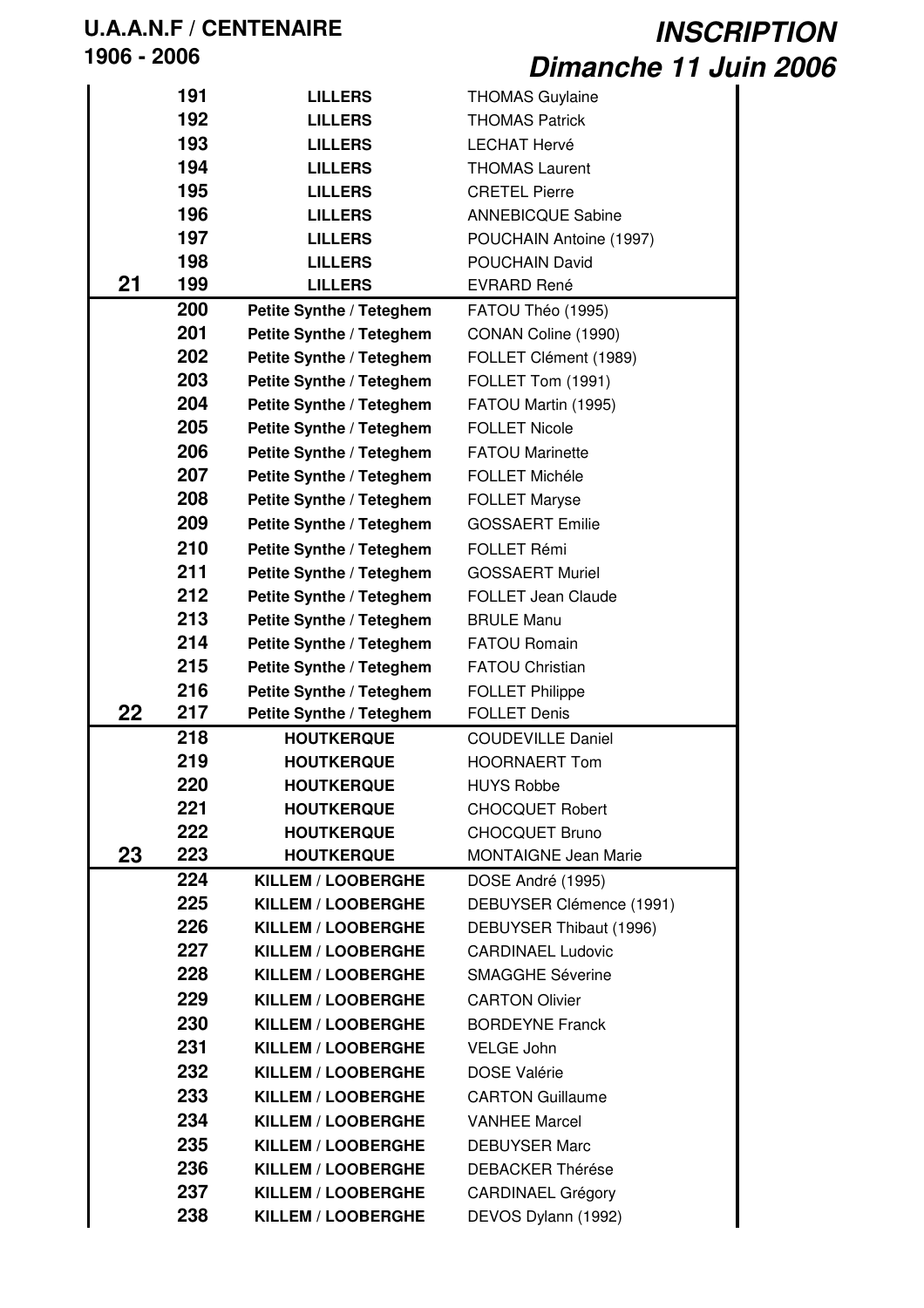# **U.A.A.N.F / CENTENAIRE**

**- 2006**

|    | 239 | <b>KILLEM / LOOBERGHE</b> | <b>CARDINAEL Ludivine</b>     |
|----|-----|---------------------------|-------------------------------|
|    | 240 | KILLEM / LOOBERGHE        | WASELYNCK Stéphanie           |
| 24 | 241 | KILLEM / LOOBERGHE        | <b>WASELYNCK Philippe</b>     |
|    | 242 | <b>REXPOEDE</b>           | <b>BRYGO Jean Claude</b>      |
|    | 243 | <b>REXPOEDE</b>           | <b>MARCANT Emmanuel</b>       |
| 25 | 244 | <b>REXPOEDE</b>           | <b>LOBRY Alexandre</b>        |
|    | 245 | <b>SAINT OMER</b>         | <b>HUCHIN Guy</b>             |
|    | 246 | <b>SAINT OMER</b>         | <b>GHAZALI Rachid</b>         |
|    | 247 | <b>SAINT OMER</b>         | <b>SELINGUE Thérése</b>       |
| 26 | 248 | <b>SAINT OMER</b>         | <b>SELINGUE Régis</b>         |
|    | 249 | <b>BAMBECQUE</b>          | VAN ENGHELANDT Roger          |
|    | 250 | <b>BAMBECQUE</b>          | <b>DEBUY Patricia</b>         |
|    | 251 | <b>BAMBECQUE</b>          | PODVIN Damien                 |
|    | 252 | <b>BAMBECQUE</b>          | <b>DEGEEST Sylvie</b>         |
| 27 | 253 | <b>BAMBECQUE</b>          | <b>CARTON Michel</b>          |
|    | 254 | <b>RACQUINGHEM</b>        | <b>LEMAIRE Laurent</b>        |
|    | 255 | <b>RACQUINGHEM</b>        | <b>DARQUES Jean Paul</b>      |
|    | 256 | <b>RACQUINGHEM</b>        | <b>STECULORUM Didier</b>      |
| 28 | 257 | <b>RACQUINGHEM</b>        | <b>GUILMAIN Jean Marie</b>    |
|    | 258 | <b>PERENCHIES</b>         | <b>BARBET Patrick</b>         |
|    | 259 | <b>PERENCHIES</b>         | <b>BARBET Virginie</b>        |
|    | 260 | <b>PERENCHIES</b>         | <b>BOURIEZ Catherine</b>      |
|    | 261 | <b>PERENCHIES</b>         | <b>BOUIREZ Jean Noël</b>      |
|    | 262 | <b>PERENCHIES</b>         | <b>BOURIEZ Roland</b>         |
|    | 263 | <b>PERENCHIES</b>         | <b>FENA Bruno</b>             |
|    | 264 | <b>PERENCHIES</b>         | FENA Jacqueline               |
|    | 265 | <b>PERENCHIES</b>         | <b>GHILLEBAERT Sébastien</b>  |
|    | 266 | <b>PERENCHIES</b>         | <b>GUINET Coralie</b>         |
|    | 267 | <b>PERENCHIES</b>         | <b>JACOB Lucie</b>            |
|    | 268 | <b>PERENCHIES</b>         | <b>LERICHE Mélanie</b>        |
|    | 269 | <b>PERENCHIES</b>         | <b>LETIENNE Chantal</b>       |
|    | 270 | <b>PERENCHIES</b>         | <b>MONSTAERT David</b>        |
|    | 271 | <b>PERENCHIES</b>         | <b>TAMPERE Daniel</b>         |
|    | 272 | <b>PERENCHIES</b>         | <b>VANACKER Cédric</b>        |
|    | 273 | <b>PERENCHIES</b>         | BOURIEZ Benjamin (1995)       |
|    | 274 | <b>PERENCHIES</b>         | BOUIREZ Jean Noël Fils (1995) |
|    | 275 | <b>PERENCHIES</b>         | BOUIRIEZ Julien (1990)        |
|    | 276 | <b>PERENCHIES</b>         | FENA Ludwig (19)              |
|    | 277 | <b>PERENCHIES</b>         | LEPREUX Johan (1992)          |
| 29 | 278 | <b>PERENCHIES</b>         | RINGOT Didier (1989)          |
|    | 279 | <b>LONGUENESSE</b>        | <b>DARRAS</b> Eric            |
|    | 280 | <b>LONGUENESSE</b>        | <b>CONSEIL Yves</b>           |
|    | 281 | <b>LONGUENESSE</b>        | <b>DURIEZ Nathalie</b>        |
|    | 282 | <b>LONGUENESSE</b>        | <b>DUQUESNE Alain</b>         |
|    | 283 | <b>LONGUENESSE</b>        | DUQUENOY Kévin (1991)         |
|    | 284 | <b>LONGUENESSE</b>        | BRAEMS Gabin (1994)           |
|    | 285 | <b>LONGUENESSE</b>        | BRAEMS Gwénaelle (1990)       |
|    | 286 | <b>LONGUENESSE</b>        | BRAEMS Grace (1992)           |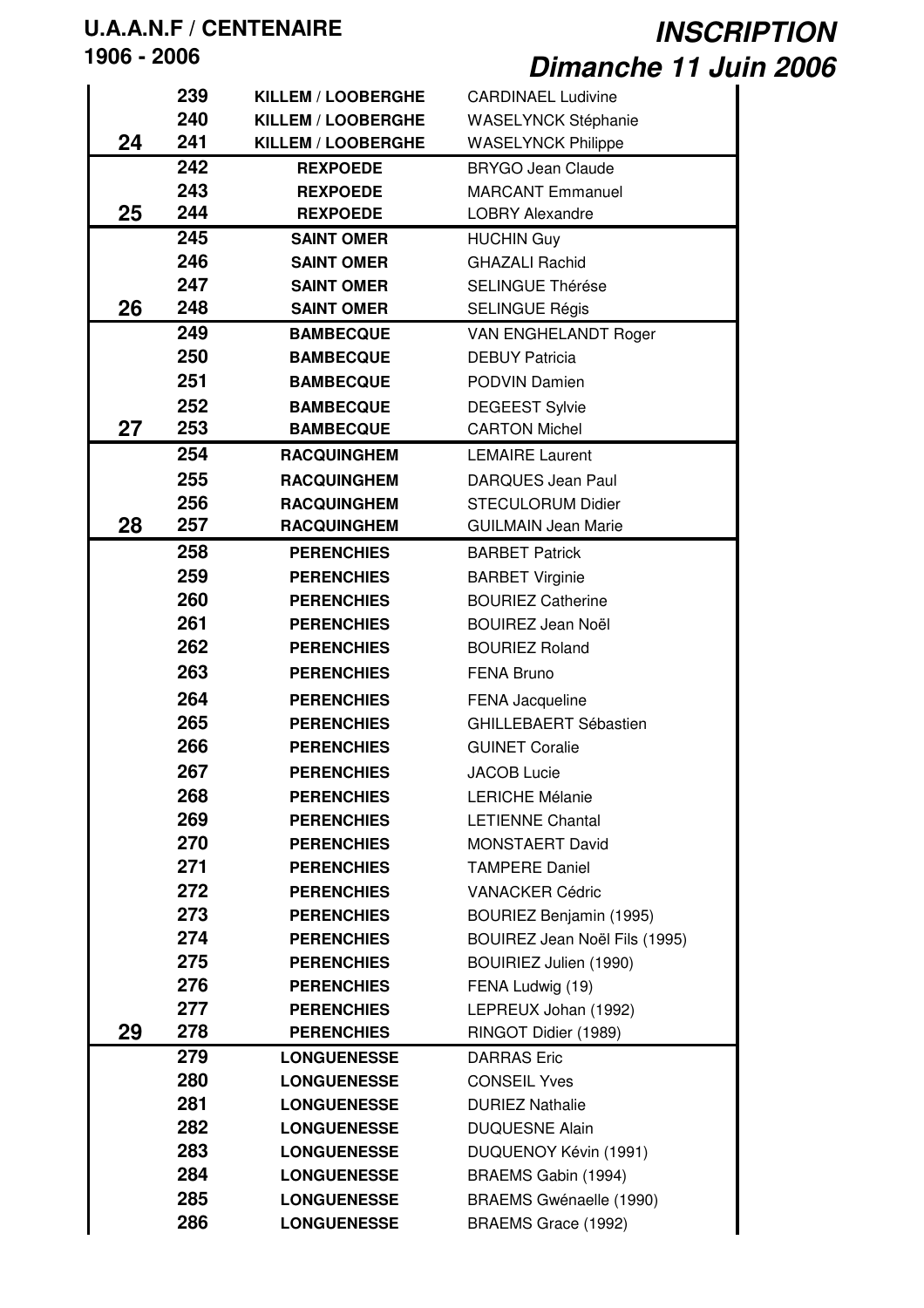|    | 287 | <b>LONGUENESSE</b> | <b>DUQUENOY Florence</b>     |
|----|-----|--------------------|------------------------------|
|    | 288 | <b>LONGUENESSE</b> | <b>BINET Laurence</b>        |
|    | 289 | <b>LONGUENESSE</b> | <b>BRAEMS Valérie</b>        |
|    | 290 | <b>LONGUENESSE</b> | BRAEMS Gabriel (1988)        |
|    | 291 | <b>LONGUENESSE</b> | <b>BRAEMS Anthony</b>        |
| 30 | 292 | <b>LONGUENESSE</b> | <b>BRAEMS Frédéric</b>       |
|    | 293 | <b>BAYENGHEM</b>   | BAYART Benjamin (1992)       |
|    | 294 | <b>BAYENGHEM</b>   | BAYART Corentin (1996)       |
|    | 295 | <b>BAYENGHEM</b>   | GRAVE Aymmeric (1991)        |
|    | 296 | <b>BAYENGHEM</b>   | ERKELBOUDT Simon (2000)      |
|    | 297 | <b>BAYENGHEM</b>   | <b>BAYART Denis</b>          |
|    | 298 | <b>BAYENGHEM</b>   | <b>BAYART Sylvie</b>         |
|    | 299 | <b>BAYENGHEM</b>   | <b>BAYART Christian</b>      |
|    | 300 | <b>BAYENGHEM</b>   | <b>ERKELBOUDT Eric</b>       |
|    | 301 | <b>BAYENGHEM</b>   | <b>GOTTINIAUX François</b>   |
|    | 302 | <b>BAYENGHEM</b>   | <b>GOTTINIAUX Marion</b>     |
|    | 303 | <b>BAYENGHEM</b>   | <b>GOTTINIAUX Maxime</b>     |
|    | 304 | <b>BAYENGHEM</b>   | <b>GOTTINIAUX Philippe</b>   |
|    | 305 | <b>BAYENGHEM</b>   | <b>HEDUY Michel</b>          |
|    | 306 | <b>BAYENGHEM</b>   | <b>HIEULLE Elie</b>          |
|    | 307 | <b>BAYENGHEM</b>   | <b>VAN IMPE Christine</b>    |
|    | 308 | <b>BAYENGHEM</b>   | VAN IMPE Hervé               |
| 31 | 309 | <b>BAYENGHEM</b>   | VAN IMPE Julien              |
|    | 310 | <b>CALAIS</b>      | <b>LAMPS Séverinne</b>       |
|    | 311 | <b>CALAIS</b>      | <b>DARQUE Véronique</b>      |
|    | 312 | <b>CALAIS</b>      | DARQUE Benjamin              |
|    | 313 | <b>CALAIS</b>      | PARINGAUX Lydie              |
|    | 314 | <b>CALAIS</b>      | DARQUE Jérémy                |
|    | 315 | <b>CALAIS</b>      | <b>BOURDON Thérése Marie</b> |
|    | 316 | <b>CALAIS</b>      | <b>BOURDON Florent</b>       |
|    | 317 | <b>CALAIS</b>      | <b>HOLLAND Cécile</b>        |
|    | 318 | <b>CALAIS</b>      | <b>HOLLAND Christian</b>     |
|    | 319 | <b>CALAIS</b>      | LAMPS Mickaël                |
|    | 320 | <b>CALAIS</b>      | <b>PICQUART Jacques</b>      |
|    | 321 | <b>CALAIS</b>      | <b>DAMIENS Serge</b>         |
|    | 322 | <b>CALAIS</b>      | <b>FRANCQ Maurice</b>        |
|    | 323 | <b>CALAIS</b>      | PICQUART Marie Cécile        |
|    | 324 | <b>CALAIS</b>      | PICQUART Isabelle            |
|    | 325 | <b>CALAIS</b>      | <b>PICQUART Marcel</b>       |
|    | 326 | <b>CALAIS</b>      | PICQUART Sébastien           |
|    | 327 | <b>CALAIS</b>      | PICQUART Anthony             |
|    | 328 | <b>CALAIS</b>      | <b>PICQUART Michel</b>       |
| 32 | 329 | <b>CALAIS</b>      | <b>DUCHEMIN Sandrine</b>     |
|    | 330 | <b>ARMENTIERES</b> | ROUSSEL Manuëla              |
|    | 331 | <b>ARMENTIERES</b> | <b>ROUSSEL Paulette</b>      |
|    | 332 | <b>ARMENTIERES</b> | ALLEMAN Florian (1991)       |
|    | 333 | <b>ARMENTIERES</b> | <b>REQUIN Philippe</b>       |
|    | 334 | <b>ARMENTIERES</b> | <b>LIAGRE Sandrine</b>       |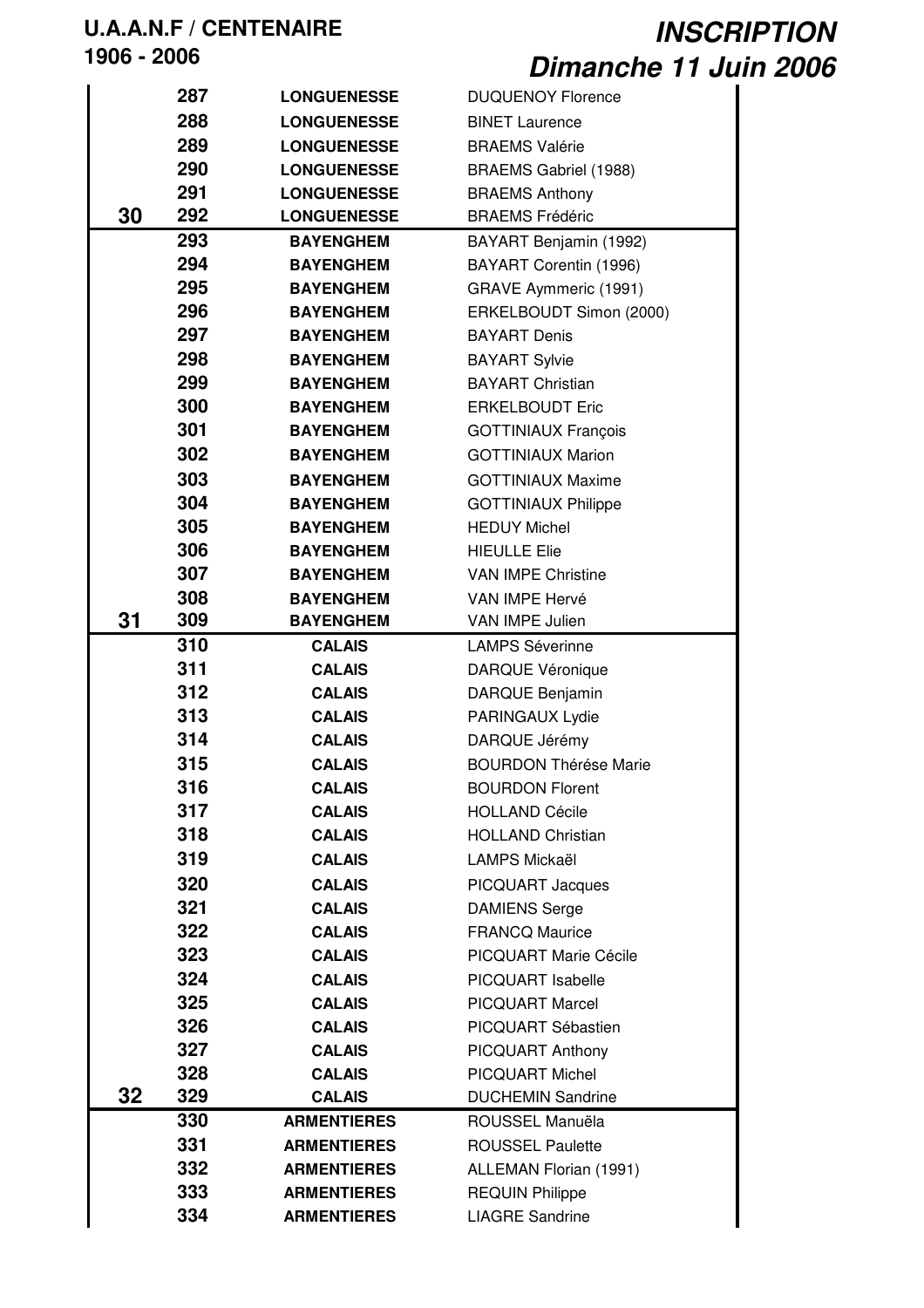|    | 335 | <b>ARMENTIERES</b>         | <b>DECLERCQ Michel</b>      |
|----|-----|----------------------------|-----------------------------|
| 33 | 336 | <b>ARMENTIERES</b>         | <b>BEYAERT Philippe</b>     |
|    | 337 | <b>MERRIS</b>              | <b>SIMOENS Séverinne</b>    |
|    | 338 | <b>MERRIS</b>              | <b>CARTON Sandy</b>         |
|    | 339 | <b>MERRIS</b>              | <b>SIMOENS Nicolas</b>      |
|    | 340 | <b>MERRIS</b>              | <b>DEJEHET Ludivine</b>     |
|    | 341 | <b>MERRIS</b>              | <b>SIMOENS David</b>        |
|    | 342 | <b>MERRIS</b>              | <b>SIMOENS Sidonie</b>      |
|    | 343 | <b>MERRIS</b>              | <b>ZINAVE Mathieu</b>       |
|    | 344 | <b>MERRIS</b>              | CNOCQUAERT Clément (1991)   |
|    | 345 | <b>MERRIS</b>              | <b>VISTE Christian</b>      |
|    | 346 | <b>MERRIS</b>              | <b>DURETETE Philippe</b>    |
|    | 347 | <b>MERRIS</b>              | DURETETE Louis (1997)       |
| 34 | 348 | <b>MERRIS</b>              | <b>LENIERE Christine</b>    |
|    | 349 | <b>BOESCHEPE</b>           | DERHILLE Valentin (1991)    |
|    | 350 | <b>BOESCHEPE</b>           | <b>DERHILLE Audrey</b>      |
|    | 351 | <b>BOESCHEPE</b>           | <b>DERHILLE Jean Michel</b> |
|    | 352 | <b>BOESCHEPE</b>           | <b>HALLOSSERIE Patrice</b>  |
|    | 353 | <b>BOESCHEPE</b>           | SWEERTVAEGHER Yann          |
|    | 354 | <b>BOESCHEPE</b>           | <b>DEQUIDT Marcel</b>       |
|    | 355 | <b>BOESCHEPE</b>           | <b>PLAETE Marie Claire</b>  |
| 35 | 356 | <b>BOESCHEPE</b>           | PLAETE José                 |
|    | 357 | <b>WATTEN</b>              | DELHAYE Simon (1995)        |
|    | 358 | <b>WATTEN</b>              | <b>ISRAEL Mathieu</b>       |
|    | 359 | <b>WATTEN</b>              | <b>ISRAEL Aurélie</b>       |
|    | 360 | <b>WATTEN</b>              | <b>HERNOULD Marie Renée</b> |
|    | 361 | <b>WATTEN</b>              | <b>DELHAYE Myriam</b>       |
|    | 362 | <b>WATTEN</b>              | <b>DELHAYE Daniel</b>       |
| 36 | 363 | <b>WATTEN</b>              | <b>HERNOULD Pascal</b>      |
|    | 364 | Bergues / Coudekerque / DK | <b>RINGOT Nicole</b>        |
|    | 365 | Bergues / Coudekerque / DK | <b>RINGOT Dominique</b>     |
|    | 366 | Bergues / Coudekerque / DK | <b>VERHILLE Stéphane</b>    |
|    | 367 | Bergues / Coudekerque / DK | SPILLEMAECKER René          |
|    | 368 | Bergues / Coudekerque / DK | <b>GOSSAERT Nenette</b>     |
|    | 369 | Bergues / Coudekerque / DK | <b>LOMBARD Emilie</b>       |
|    | 370 | Bergues / Coudekerque / DK | LARANGE Eddy                |
|    | 371 | Bergues / Coudekerque / DK | <b>SWITALSKI Jacques</b>    |
|    | 372 | Bergues / Coudekerque / DK | <b>SWITALSKI Roselyne</b>   |
|    | 373 | Bergues / Coudekerque / DK | SWITALSKI Jérôme            |
|    | 374 | Bergues / Coudekerque / DK | <b>SPILLEMAECKER Dorine</b> |
|    | 375 | Bergues / Coudekerque / DK | DAMBRY Florian (1991)       |
| 37 | 376 | Bergues / Coudekerque / DK | <b>DAMBRY Patrick</b>       |
|    | 377 | <b>CUCQ</b>                | DUHAMEL Mathieu (1996)      |
|    | 378 | <b>CUCQ</b>                | RENAUX Gauthier (1998)      |
|    | 379 | <b>CUCQ</b>                | RENAUX Antoine (1996)       |
|    | 380 | <b>CUCQ</b>                | <b>DECOCQ Fabienne</b>      |
|    | 381 | <b>CUCQ</b>                | <b>BAILLET Ludovic</b>      |
|    | 382 | <b>CUCQ</b>                | <b>BRIOIS Stéphane</b>      |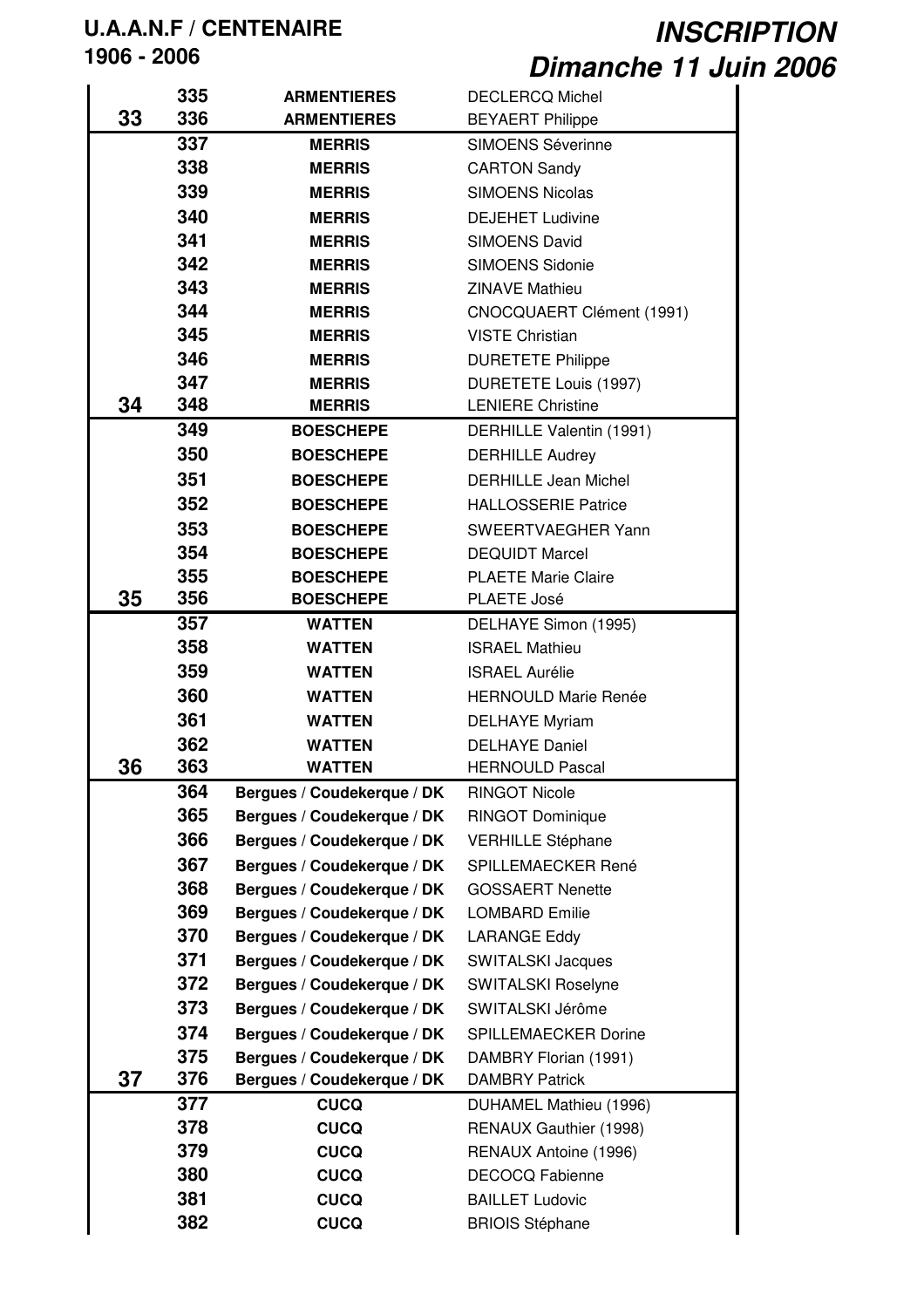|    | 383 | <b>CUCQ</b>           | <b>RENAUX Sabine</b>                              |
|----|-----|-----------------------|---------------------------------------------------|
|    | 384 | <b>CUCQ</b>           | <b>RENAUX David</b>                               |
|    | 385 | <b>CUCQ</b>           | RENAUX Sébastien                                  |
| 38 | 386 | <b>CUCQ</b>           | <b>RENAUX Louis</b>                               |
|    | 387 | <b>ARQUES</b>         | <b>DECROIX Mathilde</b>                           |
|    | 388 | <b>ARQUES</b>         | <b>VINCENT Arnaud</b>                             |
|    | 389 | <b>ARQUES</b>         | <b>VINCENT Jean Philippe</b>                      |
|    | 390 | <b>ARQUES</b>         | <b>VINCENT Eulalie</b>                            |
|    | 391 | <b>ARQUES</b>         | <b>PODEVIN Anne Charlotte</b>                     |
|    | 392 | <b>ARQUES</b>         | <b>INGARDIN David</b>                             |
|    | 393 | <b>ARQUES</b>         | <b>DUHAMEL Christian</b>                          |
|    | 394 | <b>ARQUES</b>         | DEMANY Marion (1992)                              |
|    | 395 | <b>ARQUES</b>         | <b>DEMANY Eric</b>                                |
| 39 | 396 | <b>ARQUES</b>         | <b>DEMANY Pascale</b>                             |
|    | 397 | <b>RINXENT</b>        | <b>BRAULLE Françis</b>                            |
|    | 398 | <b>RINXENT</b>        | <b>HUCHIN Jean Claude</b>                         |
|    | 399 | <b>RINXENT</b>        | <b>ROUTIER Charles</b>                            |
|    | 400 | <b>RINXENT</b>        | <b>CADART Jean Paul</b>                           |
|    | 401 | <b>RINXENT</b>        | <b>MOUCHIE Eric</b>                               |
|    | 402 | <b>RINXENT</b>        | <b>NAVET Luc</b>                                  |
|    | 403 | <b>RINXENT</b>        | NAVET Antoine (1993)                              |
|    | 404 | <b>RINXENT</b>        | <b>REBERGUES Jean Luc</b>                         |
| 40 | 405 | <b>RINXENT</b>        | <b>POUILLY Michel</b>                             |
|    | 406 | <b>PETITE SYNTHE</b>  | <b>VERMERSCH Ingrid</b>                           |
|    | 407 | <b>PETITE SYNTHE</b>  | <b>TOP Dominique</b>                              |
|    | 408 | <b>PETITE SYNTHE</b>  | <b>VERMERSCH Emmanuel</b>                         |
|    | 409 | <b>PETITE SYNTHE</b>  | <b>VANHEE Fabrice</b>                             |
|    | 410 | <b>PETITE SYNTHE</b>  | <b>VANHEE Lionel</b>                              |
|    | 411 | <b>PETITE SYNTHE</b>  | <b>VANHEE Joël</b>                                |
|    | 412 | <b>PETITE SYNTHE</b>  | <b>BENARD Jean Pierre</b>                         |
|    | 413 | <b>PETITE SYNTHE</b>  | <b>DESCHODT André</b>                             |
|    | 414 | <b>PETITE SYNTHE</b>  | <b>PICOTIN Jean Paul</b>                          |
| 41 | 415 | <b>PETITE SYNTHE</b>  | <b>QUESTROY Alain</b>                             |
|    | 416 | <b>RUMINGHEM</b>      | <b>MESMACRE Isabelle</b>                          |
|    | 417 | <b>RUMINGHEM</b>      | <b>MESMACRE David</b>                             |
| 42 | 418 | <b>RUMINGHEM</b>      | <b>DEVULDER Denis</b>                             |
|    | 419 | <b>WATTERDAL</b>      | <b>DEJONGHE Freddy</b>                            |
|    | 420 | <b>WATTERDAL</b>      | <b>DEJONGHE Cédric</b>                            |
|    | 421 | <b>WATTERDAL</b>      | <b>DEGREMONT Marcellin</b>                        |
|    | 422 | <b>WATTERDAL</b>      | <b>BERLIVET Guy</b>                               |
|    | 423 | <b>WATTERDAL</b>      |                                                   |
|    | 424 | <b>WATTERDAL</b>      | <b>MOBAILLY Francis</b><br><b>MOBAILLY Maxime</b> |
|    | 425 | <b>WATTERDAL</b>      | <b>FASQUELLE Elise</b>                            |
| 43 | 426 | <b>WATTERDAL</b>      | <b>FASQUELLE Daniel Fils</b>                      |
|    | 427 | <b>LEFFRINCKOUCKE</b> | PERTUSOT Yann                                     |
|    |     |                       |                                                   |
|    | 428 | <b>LEFFRINCKOUCKE</b> | VANDENBUSSCHE Gaël                                |
|    | 429 | <b>LEFFRINCKOUCKE</b> | <b>JANNIN Estelle</b>                             |
| 44 | 430 | <b>LEFFRINCKOUCKE</b> | <b>JANNIN Yves</b>                                |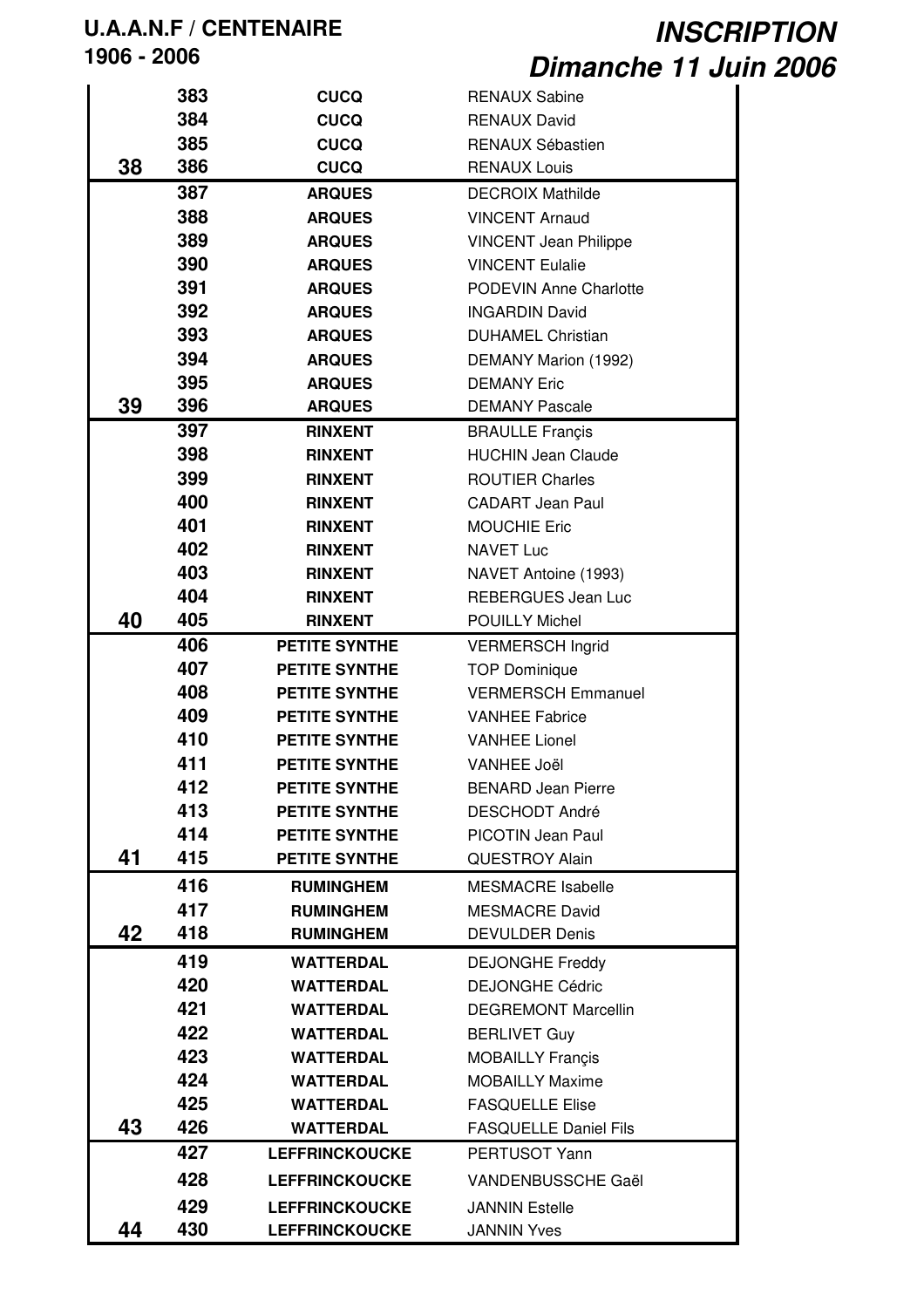|    | 431        | <b>TETEGHEM</b>    | <b>COLLET Daniel</b>         |
|----|------------|--------------------|------------------------------|
| 45 | 432        | <b>TETEGHEM</b>    | RAHOUT Daniel                |
|    | 433        | <b>AUDRUICQ</b>    | <b>BAL Nadine</b>            |
|    | 434        | <b>AUDRUICQ</b>    | <b>THOMAS Martine</b>        |
|    | 435        | <b>AUDRUICQ</b>    | LOGEZ Natacha                |
|    | 436        | <b>AUDRUICQ</b>    | THOMAS Jérôme (1989)         |
|    | 437        | <b>AUDRUICQ</b>    | LOGEZ Morgan (1992)          |
|    | 438        | <b>AUDRUICQ</b>    | PELTIER Jean                 |
|    | 439        | <b>AUDRUICQ</b>    | <b>BEAURAIN Daniel</b>       |
|    | 440        | <b>AUDRUICQ</b>    | <b>LHOTTE Christian</b>      |
|    | 441        | <b>AUDRUICQ</b>    | <b>LOGEZ Bruno</b>           |
|    | 442        | <b>AUDRUICQ</b>    | <b>THOMAS Patrick</b>        |
|    | 443        | <b>AUDRUICQ</b>    | <b>BAL Sébastien</b>         |
| 46 | 444        | <b>AUDRUICQ</b>    | <b>BAL Didier</b>            |
|    | 445        | <b>STEENVOORDE</b> | MARCANT Florence (1989)      |
| 47 | 446        | <b>STEENVOORDE</b> | MARCANT Julien (1988)        |
|    | 447        | <b>HAZEBROUCK</b>  | <b>CARTON Jean</b>           |
|    | 448        | <b>HAZEBROUCK</b>  | <b>MEIRLAND Raymond</b>      |
|    | 449        | <b>HAZEBROUCK</b>  | <b>MEIRLAND Roger</b>        |
|    | 450        | <b>HAZEBROUCK</b>  | <b>MEIRLAND Liliane</b>      |
|    | 451        | <b>HAZEBROUCK</b>  |                              |
|    | 452        |                    | VANKEMMEL Stéphane           |
|    | 453        | <b>HAZEBROUCK</b>  | <b>CAMPHIN Raymond</b>       |
|    |            | <b>HAZEBROUCK</b>  | <b>STAELEN Jacques</b>       |
|    | 454        | <b>HAZEBROUCK</b>  | LEFEBVRE Irénée              |
|    | 455<br>456 | <b>HAZEBROUCK</b>  | <b>CARTON Frédéric</b>       |
|    | 457        | <b>HAZEBROUCK</b>  | <b>CARTON Nicolas (1991)</b> |
|    |            | <b>HAZEBROUCK</b>  | CARTON Grégory (1991)        |
|    | 458        | <b>HAZEBROUCK</b>  | <b>DEBRIL Jean François</b>  |
|    | 459<br>460 | <b>HAZEBROUCK</b>  | <b>DEBRIL Aurélie</b>        |
| 48 |            | <b>HAZEBROUCK</b>  | LYOEN Joël                   |
|    | 461        | <b>MERVILLE</b>    | <b>DERYCKE Gratien</b>       |
|    | 462        | <b>MERVILLE</b>    | <b>GAETAN Joos</b>           |
|    | 463        | <b>MERVILLE</b>    | DELEFLIE Théophile (1993)    |
|    | 464        | <b>MERVILLE</b>    | <b>VANLAERES Cédric</b>      |
|    | 465        | <b>MERVILLE</b>    | <b>BLANCHE Jean Pierre</b>   |
|    | 466        | <b>MERVILLE</b>    | <b>COLEMYN Christophe</b>    |
| 49 | 467        | <b>MERVILLE</b>    | <b>CLIQUENOIS Pascal</b>     |
|    | 468        | <b>WIZERNES</b>    | <b>GUELQUE Daniel</b>        |
|    | 469        | <b>WIZERNES</b>    | <b>LOURDEL Catherine</b>     |
|    | 470        | <b>WIZERNES</b>    | LOURDEL Eva (1989)           |
|    | 471        | <b>WIZERNES</b>    | LOURDEL Simon (1993)         |
|    | 472        | <b>WIZERNES</b>    | <b>OPART Emeric</b>          |
|    | 473        | <b>WIZERNES</b>    | <b>GRAVE Pascal</b>          |
|    | 474        | <b>WIZERNES</b>    | <b>METIVIER Christophe</b>   |
|    | 475        | <b>WIZERNES</b>    | <b>LEMAIRE Christian</b>     |
|    | 476        | <b>WIZERNES</b>    | LEMAIRE Héléne (1991)        |
|    | 477        | <b>WIZERNES</b>    | LECLERCQ Joël                |
|    | 478        | <b>WIZERNES</b>    | <b>LECLERCQ Thomas</b>       |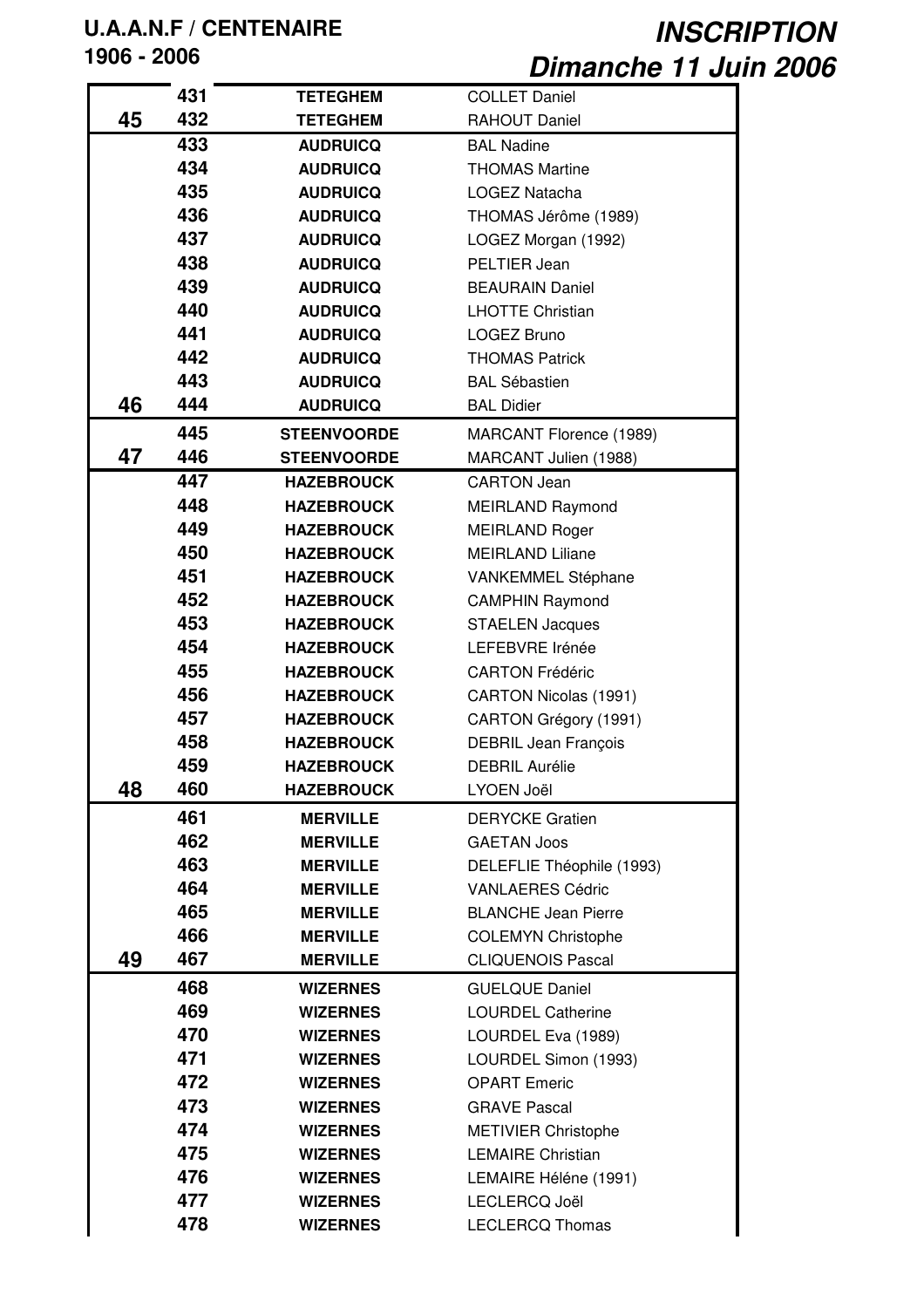|    | 479 | <b>WIZERNES</b>       | LEFEBVRE Françis                   |
|----|-----|-----------------------|------------------------------------|
|    | 480 | <b>WIZERNES</b>       | <b>GREBERT Pierre</b>              |
|    | 481 | <b>WIZERNES</b>       | MURRAY Raphaël                     |
|    | 482 | <b>WIZERNES</b>       | <b>DALIBON Gérard</b>              |
| 50 | 483 | <b>WIZERNES</b>       | <b>DALIBON Christine</b>           |
|    | 484 | <b>TETEGHEM</b>       | <b>MARISSAEL Aurélie</b>           |
| 51 | 485 | <b>TETEGHEM</b>       | GOSSAERT Jérôme                    |
|    | 486 | <b>MOULLE</b>         | <b>LAVOGIEZ Georges</b>            |
|    | 487 | <b>MOULLE</b>         | <b>THOMAS Marc</b>                 |
|    | 488 | <b>MOULLE</b>         | <b>ISAAC Lucie</b>                 |
|    | 489 | <b>MOULLE</b>         | <b>DOUILLY Marie Christine</b>     |
|    | 490 | <b>MOULLE</b>         | <b>DEPIERRE Laëtitia</b>           |
|    | 491 | <b>MOULLE</b>         | <b>STOPIN Nicolas</b>              |
|    | 492 | <b>MOULLE</b>         | <b>DOUILLY Claude</b>              |
|    | 493 | <b>MOULLE</b>         | <b>CARON Bruno</b>                 |
|    | 494 | <b>MOULLE</b>         | <b>GODIN Stéphane</b>              |
|    | 495 | <b>MOULLE</b>         | <b>LAVOGIEZ Philippe</b>           |
| 52 | 496 | <b>MOULLE</b>         | <b>DOUILLY Christophe</b>          |
|    | 497 | <b>LOON PLAGE</b>     | <b>DEPAUW Michel</b>               |
|    | 498 | <b>LOON PLAGE</b>     | <b>MANIEZ Jean Baptiste</b>        |
|    | 499 | <b>LOON PLAGE</b>     | <b>STERCKEMAN Pierre</b>           |
|    | 500 | <b>LOON PLAGE</b>     | <b>BOUQUELET Alain</b>             |
|    | 501 |                       |                                    |
| 53 | 502 | <b>LOON PLAGE</b>     | DECLERCK Benoit (1989)             |
|    |     | <b>LOON PLAGE</b>     | ROMMEL Teddy (1988)                |
|    | 503 | <b>CAESTRE St Séb</b> | <b>CHOQUET Sébastien</b>           |
|    | 504 | <b>CAESTRE St Séb</b> | <b>CHOQUET Anne</b>                |
|    | 505 | <b>CAESTRE St Séb</b> | <b>CHOQUET Rémi</b>                |
|    | 506 | <b>CAESTRE St Séb</b> | <b>CHOQUET Alain</b>               |
|    | 507 | <b>CAESTRE St Séb</b> | <b>CHOQUET Nicolas</b>             |
|    | 508 | <b>CAESTRE St Séb</b> | <b>DEVOS Frédéric</b>              |
|    | 509 | <b>CAESTRE St Séb</b> | <b>DEVOS Karine</b>                |
|    | 510 | <b>CAESTRE St Séb</b> | <b>DEVOS Jean Claude</b>           |
|    | 511 | <b>CAESTRE St Séb</b> | <b>GERNEZ Virginie</b>             |
|    | 512 | <b>CAESTRE St Séb</b> | <b>MOREAU François</b>             |
|    | 513 | <b>CAESTRE St Séb</b> | <b>CARPENTIER Clément</b>          |
|    | 514 | <b>CAESTRE St Séb</b> | <b>MARESCAUX Olivier</b>           |
|    | 515 | <b>CAESTRE St Séb</b> | HECQUET Geoffrey (1989)            |
| 54 | 516 | <b>CAESTRE St Séb</b> | JACQUEMART Sébastien (1991)        |
|    | 517 | <b>ARNEKE</b>         | <b>DUPRAT Paul</b>                 |
|    | 518 | <b>ARNEKE</b>         | <b>WAYOLLE Héléne</b>              |
|    | 519 | <b>ARNEKE</b>         | <b>KOLENO Jean Michel</b>          |
|    | 520 | <b>ARNEKE</b>         | <b>OURDOUILLIE Carole</b>          |
|    | 521 | <b>ARNEKE</b>         | <b>BELLYNCK Nathalie</b>           |
|    | 522 | <b>ARNEKE</b>         | <b>BELLYNCK William</b>            |
|    | 523 | <b>ARNEKE</b>         | <b>OURDOUILLIE Annie</b>           |
|    | 524 | <b>ARNEKE</b>         | CNOCKAERT Benoit (1995)            |
|    | 525 | <b>ARNEKE</b>         | <b>OURDOUILLIE Benjamin (1990)</b> |
|    | 526 | <b>ARNEKE</b>         | <b>DUVET Patrick</b>               |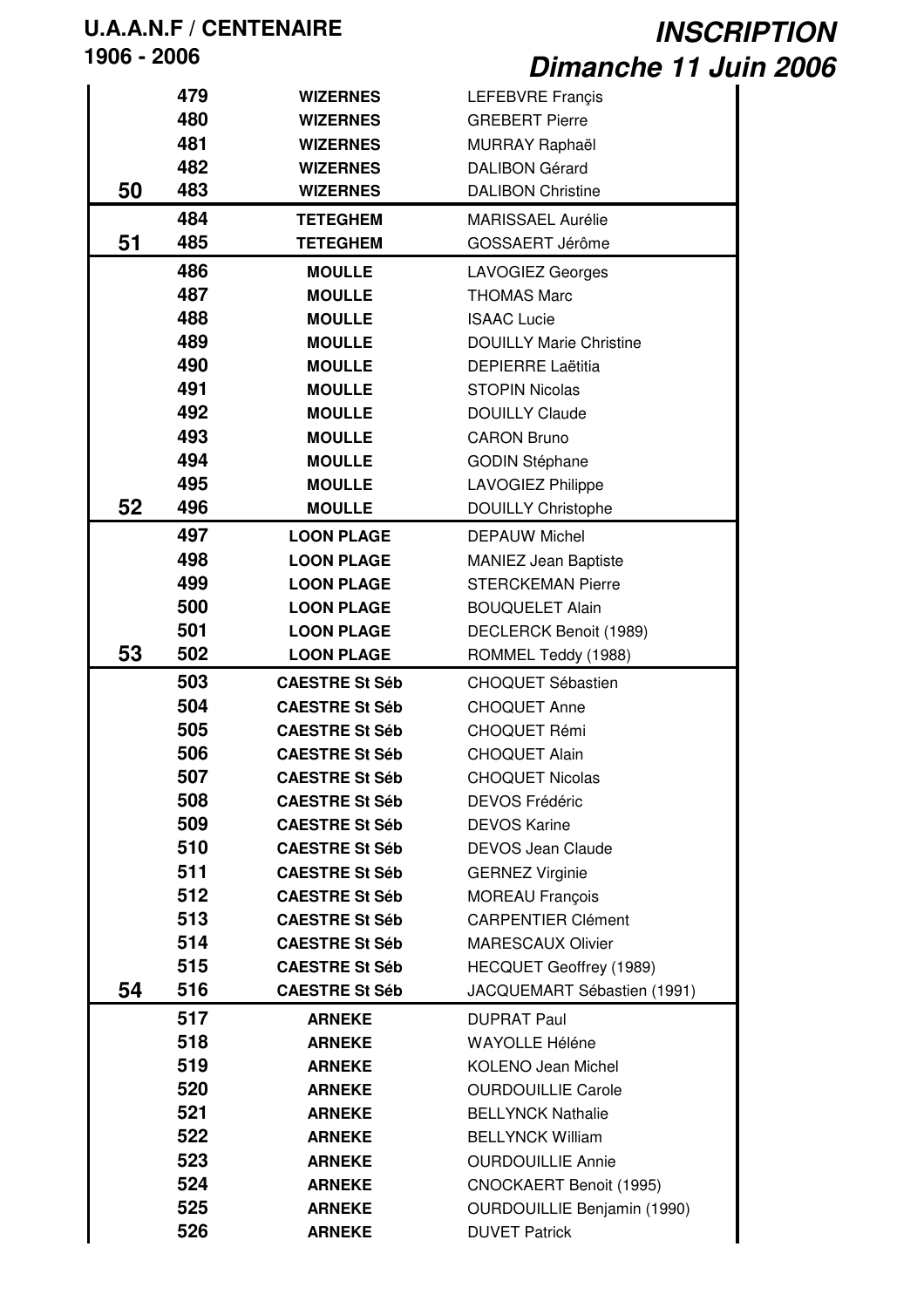|    | 527 | <b>ARNEKE</b>   | <b>OURDOUILLIE Christophe</b> |
|----|-----|-----------------|-------------------------------|
|    | 528 | <b>ARNEKE</b>   | <b>VANTORRE Vincent</b>       |
|    | 529 |                 |                               |
|    |     | <b>ARNEKE</b>   | LIHOUCK Hervé                 |
|    | 530 | <b>ARNEKE</b>   | <b>VANTORRE Christian</b>     |
| 55 | 531 | <b>ARNEKE</b>   | <b>OURDOUILLIE Gilbert</b>    |
|    | 532 | <b>BAILLEUL</b> | <b>DENNEQUIN Daniel</b>       |
|    | 533 | <b>BAILLEUL</b> | <b>DENNEQUIN Jules</b>        |
|    | 534 | <b>BAILLEUL</b> | <b>DELANNOY Michel</b>        |
|    | 535 | <b>BAILLEUL</b> | <b>HEYMAN Benoit</b>          |
|    | 536 | <b>BAILLEUL</b> | <b>HERBAUT Joël</b>           |
|    | 537 | <b>BAILLEUL</b> | <b>COEVOET Séverine</b>       |
|    | 538 | <b>BAILLEUL</b> | <b>FRULEUX Christian</b>      |
|    | 539 | <b>BAILLEUL</b> | <b>LEGRIN Eric</b>            |
|    | 540 | <b>BAILLEUL</b> | <b>DELAVAL Didier</b>         |
|    | 541 | <b>BAILLEUL</b> | <b>DEHAUDT Bernard</b>        |
|    | 542 | <b>BAILLEUL</b> | BRUNIN Hugo (1992)            |
|    | 543 | <b>BAILLEUL</b> | SCHOONHEERE Anthony (1990)    |
|    | 544 | <b>BAILLEUL</b> | <b>PENIN Gustave</b>          |
|    | 545 | <b>BAILLEUL</b> | <b>THOMAS Karine</b>          |
|    | 546 | <b>BAILLEUL</b> | LAZOORE Charles (1996)        |
|    | 547 | <b>BAILLEUL</b> | <b>MESSENCE Frédéric</b>      |
|    | 548 | <b>BAILLEUL</b> | <b>LAZOORE Laurent</b>        |
|    | 549 | <b>BAILLEUL</b> | HERBAUT Jérôme                |
|    | 550 | <b>BAILLEUL</b> | <b>LAZOORE Michel</b>         |
|    | 551 | <b>BAILLEUL</b> | <b>THELLIER Maxime</b>        |
|    | 552 | <b>BAILLEUL</b> | <b>HOUVENAGHEL René</b>       |
|    | 553 | <b>BAILLEUL</b> | <b>HOUVENAGHEL Pascal</b>     |
|    | 554 | <b>BAILLEUL</b> | <b>DEHONGHER Alfred</b>       |
|    | 555 | <b>BAILLEUL</b> | <b>DENNEQUIN Anne</b>         |
| 56 | 556 | <b>BAILLEUL</b> | <b>LEGRIN Didier</b>          |
|    | 557 | <b>CASSEL</b>   | <b>JOLY Jennifer</b>          |
|    | 558 | <b>CASSEL</b>   | <b>TANCHON Grégory</b>        |
|    | 559 | <b>CASSEL</b>   | <b>KENEUT Grégory</b>         |
|    | 560 | <b>CASSEL</b>   | <b>WESTERLYNCK Freddy</b>     |
|    | 561 | <b>CASSEL</b>   | <b>DEBLIECK Sébastien</b>     |
|    | 562 | <b>CASSEL</b>   | <b>DORME François</b>         |
|    | 563 | <b>CASSEL</b>   | <b>DUJARDIN Steve</b>         |
|    | 564 | <b>CASSEL</b>   | VANGREVELYNGHE Thomas (1992)  |
|    | 565 | <b>CASSEL</b>   | <b>DUJARDIN Nicole</b>        |
|    | 566 | <b>CASSEL</b>   | <b>BELLYNCK Thomas</b>        |
|    | 567 | <b>CASSEL</b>   | <b>SAMSOEN Gilbert</b>        |
|    | 568 | <b>CASSEL</b>   | SAMSOEN Adrien (1992)         |
|    | 569 | <b>CASSEL</b>   | <b>SMAGGHE Michelle</b>       |
|    | 570 | <b>CASSEL</b>   | <b>SMAGGHE Christian</b>      |
|    | 571 | <b>CASSEL</b>   | <b>WALLYN Cédric</b>          |
|    | 572 | <b>CASSEL</b>   | <b>BELLYNCK Nicolas</b>       |
|    | 573 | <b>CASSEL</b>   | <b>VANGREVELYNGHE Thierry</b> |
|    | 574 | <b>CASSEL</b>   | <b>JOLY Danie</b>             |
|    |     |                 |                               |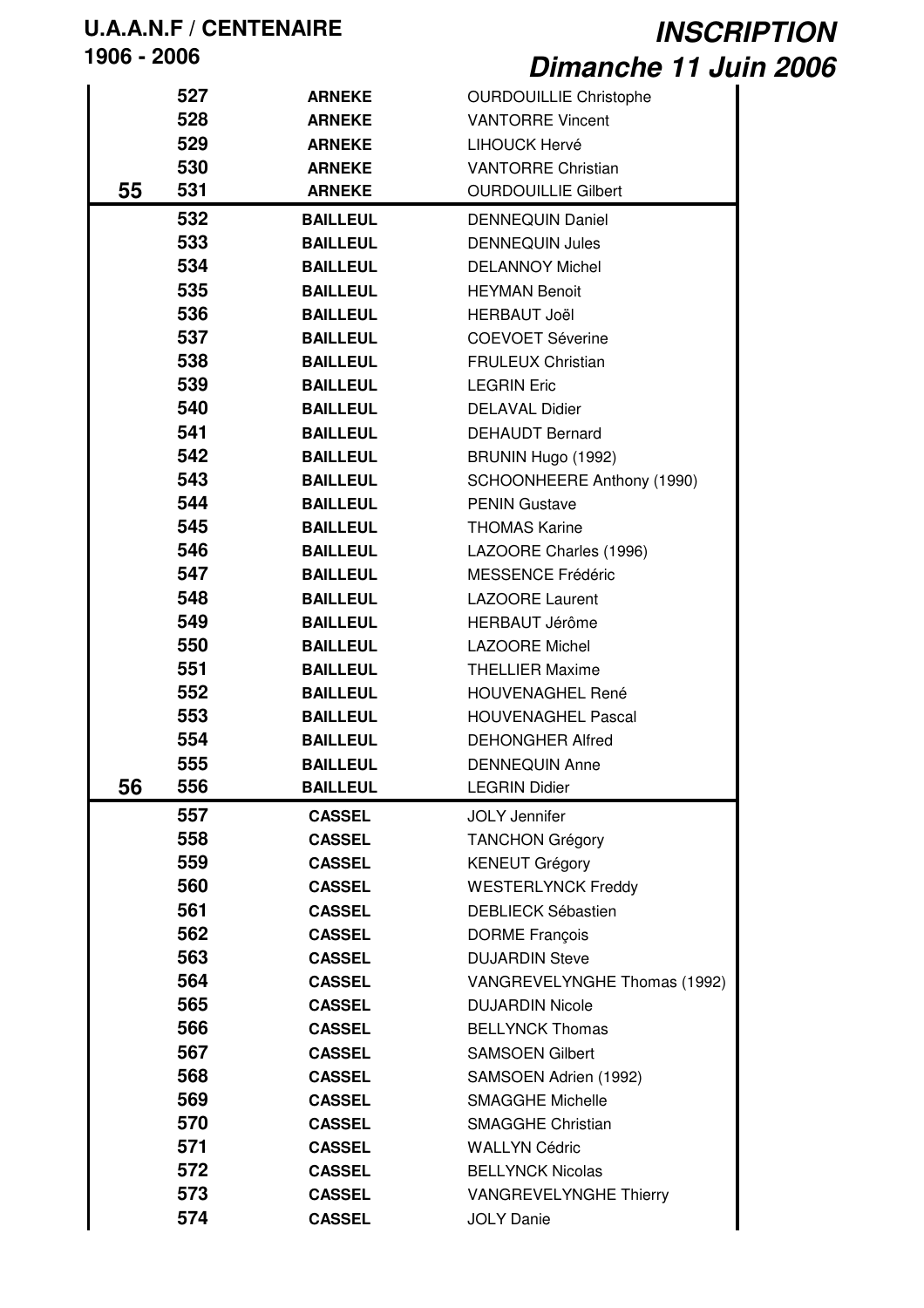|    | 575 | <b>CASSEL</b>          | <b>JOLY Dominique</b>         |
|----|-----|------------------------|-------------------------------|
|    | 576 | <b>CASSEL</b>          | <b>FAUVERGUE Philippe</b>     |
| 57 | 577 | <b>CASSEL</b>          | <b>SALUYTS René</b>           |
|    | 578 | <b>HINGENE</b>         | <b>HERMANS Alexander</b>      |
|    | 579 | <b>HINGENE</b>         | <b>SEGERS Davy</b>            |
|    | 580 | <b>HINGENE</b>         | <b>SPIESSENS Freddy</b>       |
|    | 581 | <b>HINGENE</b>         | <b>SPIESSENS Tommy</b>        |
|    | 582 | <b>HINGENE</b>         | <b>VERTONGEN François</b>     |
|    | 583 | <b>HINGENE</b>         | <b>VERTONGEN Kristof</b>      |
|    | 584 | <b>HINGENE</b>         | DE BRUYN Peter                |
|    | 585 | <b>HINGENE</b>         | DE MULDER Koenrad             |
|    | 586 | <b>HINGENE</b>         | <b>HAVERAIS Jan</b>           |
|    | 587 | <b>HINGENE</b>         | <b>MARLEIN Rudi</b>           |
|    | 588 | <b>HINGENE</b>         | VAN DE VOORDE Tim             |
|    | 589 | <b>HINGENE</b>         | <b>VAN DEN BROEK Mark</b>     |
|    | 590 | <b>HINGENE</b>         | <b>VERDONCK Werner</b>        |
|    | 591 | <b>HINGENE</b>         | <b>VERHEYDEN Jacky</b>        |
|    | 592 | <b>HINGENE</b>         | <b>VERLINDEN Marc</b>         |
|    | 593 | <b>HINGENE</b>         | <b>VERMEIREN Dirk</b>         |
|    | 594 | <b>HINGENE</b>         | <b>MOYSON Geert</b>           |
|    | 595 | <b>HINGENE</b>         | <b>VERHOEVEN Ilse</b>         |
|    | 596 | <b>HINGENE</b>         | XXX                           |
| 58 | 597 | <b>HINGENE</b>         | <b>XXX</b>                    |
|    | 598 | <b>SAINT SYLVESTRE</b> | DUPONT Jennyfer (1992)        |
|    | 599 | <b>SAINT SYLVESTRE</b> | ROUSSEL Thyphaine (1994)      |
|    | 600 | <b>SAINT SYLVESTRE</b> | SANTRAIN Alexis (1995)        |
|    | 601 | <b>SAINT SYLVESTRE</b> | DELAETER Lucas (1997)         |
|    | 602 | <b>SAINT SYLVESTRE</b> | <b>DENIER Michel</b>          |
|    | 603 | <b>SAINT SYLVESTRE</b> | <b>VANLAERES Paul</b>         |
|    | 604 | <b>SAINT SYLVESTRE</b> | <b>GERVOIS Gilbert</b>        |
|    | 605 | <b>SAINT SYLVESTRE</b> | <b>MINNE Philippe</b>         |
|    | 606 | <b>SAINT SYLVESTRE</b> | <b>DELOBEAU Jean Marc</b>     |
|    | 607 | <b>SAINT SYLVESTRE</b> | <b>PONIE Gaetan</b>           |
|    | 608 | <b>SAINT SYLVESTRE</b> | <b>BILLIAU Brigitte</b>       |
|    | 609 | <b>SAINT SYLVESTRE</b> | <b>GALLAND Pascale</b>        |
|    | 610 | <b>SAINT SYLVESTRE</b> | <b>GALLAND Patricia</b>       |
|    | 611 | <b>SAINT SYLVESTRE</b> | <b>PENIN Gaelle</b>           |
|    | 612 | <b>SAINT SYLVESTRE</b> | <b>DUPONT Sylvie</b>          |
|    | 613 | <b>SAINT SYLVESTRE</b> | <b>DUPONT David</b>           |
|    | 614 | <b>SAINT SYLVESTRE</b> | <b>HERNU Dominique</b>        |
|    | 615 | <b>SAINT SYLVESTRE</b> | <b>ROUSSEL Francis</b>        |
|    | 616 | <b>SAINT SYLVESTRE</b> | <b>LELEU Dominique</b>        |
|    | 617 | <b>SAINT SYLVESTRE</b> | <b>SANTRAIN Guy</b>           |
|    | 618 | <b>SAINT SYLVESTRE</b> | <b>HAYART Olivier</b>         |
|    | 619 | <b>SAINT SYLVESTRE</b> | COMMEYNE Joël                 |
|    | 620 | <b>SAINT SYLVESTRE</b> | <b>DELAETER Marcel</b>        |
|    | 621 | <b>SAINT SYLVESTRE</b> | <b>CLEENEWERCK Christophe</b> |
|    | 622 | <b>SAINT SYLVESTRE</b> | <b>SANTRAIN Christophe</b>    |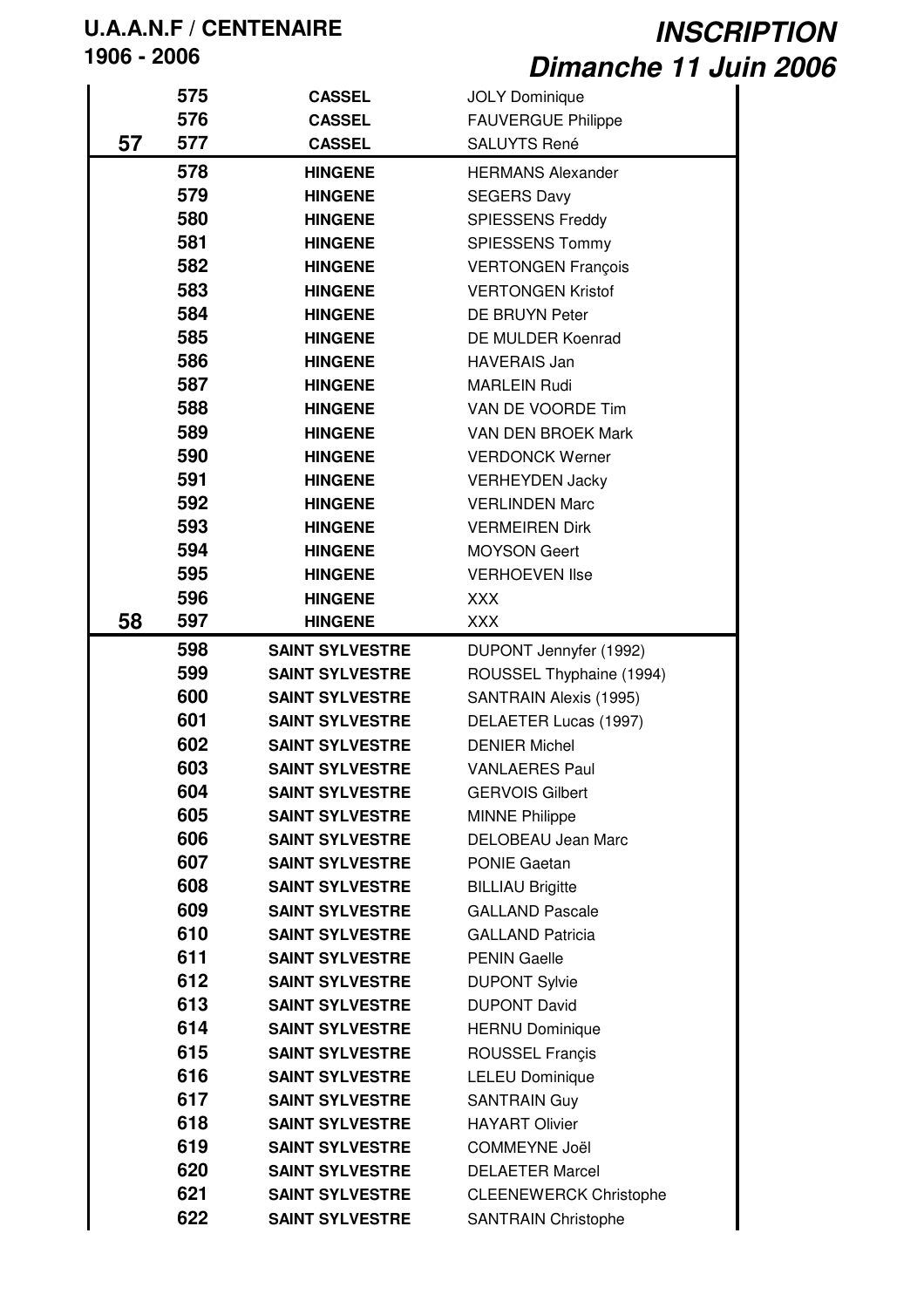| 59 | 623 | <b>SAINT SYLVESTRE</b>         | LELEU Françis              |
|----|-----|--------------------------------|----------------------------|
|    | 624 | Amis Belges / Neerlandais      | VAN DER HEGGEN Willy       |
|    | 625 | Amis Belges / Neerlandais      | <b>VANGOETHEM Joseph</b>   |
|    | 626 | Amis Belges / Neerlandais      | <b>CLAEYS Armand</b>       |
|    | 627 | Amis Belges / Neerlandais      | <b>MOUTON Camiel</b>       |
|    | 628 | Amis Belges / Neerlandais      | <b>PHILIPS Erik</b>        |
|    | 629 | Amis Belges / Neerlandais      | <b>PYFFEROEN Etienne</b>   |
|    | 630 | Amis Belges / Neerlandais      | <b>D'HAENS George</b>      |
|    | 631 | Amis Belges / Neerlandais      | <b>STEYAERT Piet</b>       |
|    | 632 | Amis Belges / Neerlandais      | RENTMEESTER Jan            |
|    | 633 | Amis Belges / Neerlandais      | PLATSCHORRE Jaap           |
|    | 634 | Amis Belges / Neerlandais      | <b>RENTMEESTER Lau</b>     |
| 60 | 635 | Amis Belges / Neerlandais      | <b>MAAT Elie</b>           |
|    | 636 | <b>WORMHOUT</b>                | <b>CHRISTIAEN Bernard</b>  |
|    | 637 | <b>WORMHOUT</b>                | CHRISTIAEN Jérôme          |
|    | 638 | <b>WORMHOUT</b>                | <b>CHRISTIAEN Mathias</b>  |
|    | 639 | <b>WORMHOUT</b>                | <b>CHRISTIAEN Romain</b>   |
|    | 640 | <b>WORMHOUT</b>                | <b>MARQUIS Aurélie</b>     |
|    | 641 | <b>WORMHOUT</b>                | <b>SANS Daniel</b>         |
|    | 642 | <b>WORMHOUT</b>                | <b>SUCCI Bernard</b>       |
|    | 643 | <b>WORMHOUT</b>                | <b>SUCCI Delphine</b>      |
|    | 644 | <b>WORMHOUT</b>                | <b>EVERAERT Laurent</b>    |
|    | 645 | <b>WORMHOUT</b>                | EVERAERT Kelvin (1994)     |
|    | 646 | <b>WORMHOUT</b>                | <b>LORIDAN Gervais</b>     |
| 61 | 647 | <b>WORMHOUT</b>                | COCQUEMPOT Grégoire (1996) |
|    | 648 | <b>EECKE</b>                   | <b>DEBUY Ludovic</b>       |
|    | 649 | <b>EECKE</b>                   | NUNS Aurélie (1992)        |
|    | 650 | <b>EECKE</b>                   | <b>NUNS Sandrine</b>       |
|    | 651 | <b>EECKE</b>                   | <b>MATTON Vincent</b>      |
| 62 | 652 | <b>EECKE</b>                   | <b>NUNS Daniel</b>         |
|    | 653 | <b>HOYMILLE</b>                | <b>BISET Pascal</b>        |
|    | 654 | <b>HOYMILLE</b>                | <b>GHISKIER Yves</b>       |
| 63 | 655 | <b>HOYMILLE</b>                | <b>DELPIERRE René</b>      |
|    | 656 | <b>BETHUNE</b>                 | ZEHRAOUI Véronique         |
|    | 657 | <b>BETHUNE</b>                 | <b>ZERHAOUI Eric</b>       |
|    | 658 | <b>BETHUNE</b>                 | <b>ROUX Laetitia</b>       |
|    | 659 | <b>BETHUNE</b>                 | <b>LOUETTTE Jean Yves</b>  |
|    | 660 | <b>BETHUNE</b>                 | <b>CLAY Pascal</b>         |
|    | 661 | <b>BETHUNE</b>                 | <b>BOUREL Fabrice</b>      |
| 64 | 662 | <b>BETHUNE</b>                 | <b>VANDEWALLE Michel</b>   |
|    | 663 | <b>TERDEGHEM St Séb</b>        | VANDOORNE Léonel           |
|    | 664 | <b>TERDEGHEM St Séb</b>        | <b>RUBBEN Juliette</b>     |
| 65 | 665 | <b>TERDEGHEM St Séb</b>        | <b>MORTIER Martine</b>     |
|    |     |                                |                            |
|    | 666 | Bray Dunes / Ghyvelde / Divers | <b>DESWARTE Sylvie</b>     |
|    | 667 | Bray Dunes / Ghyvelde / Divers | <b>JOETS Véronique</b>     |
|    | 668 | Bray Dunes / Ghyvelde / Divers | VERHEYDE Stéphanie         |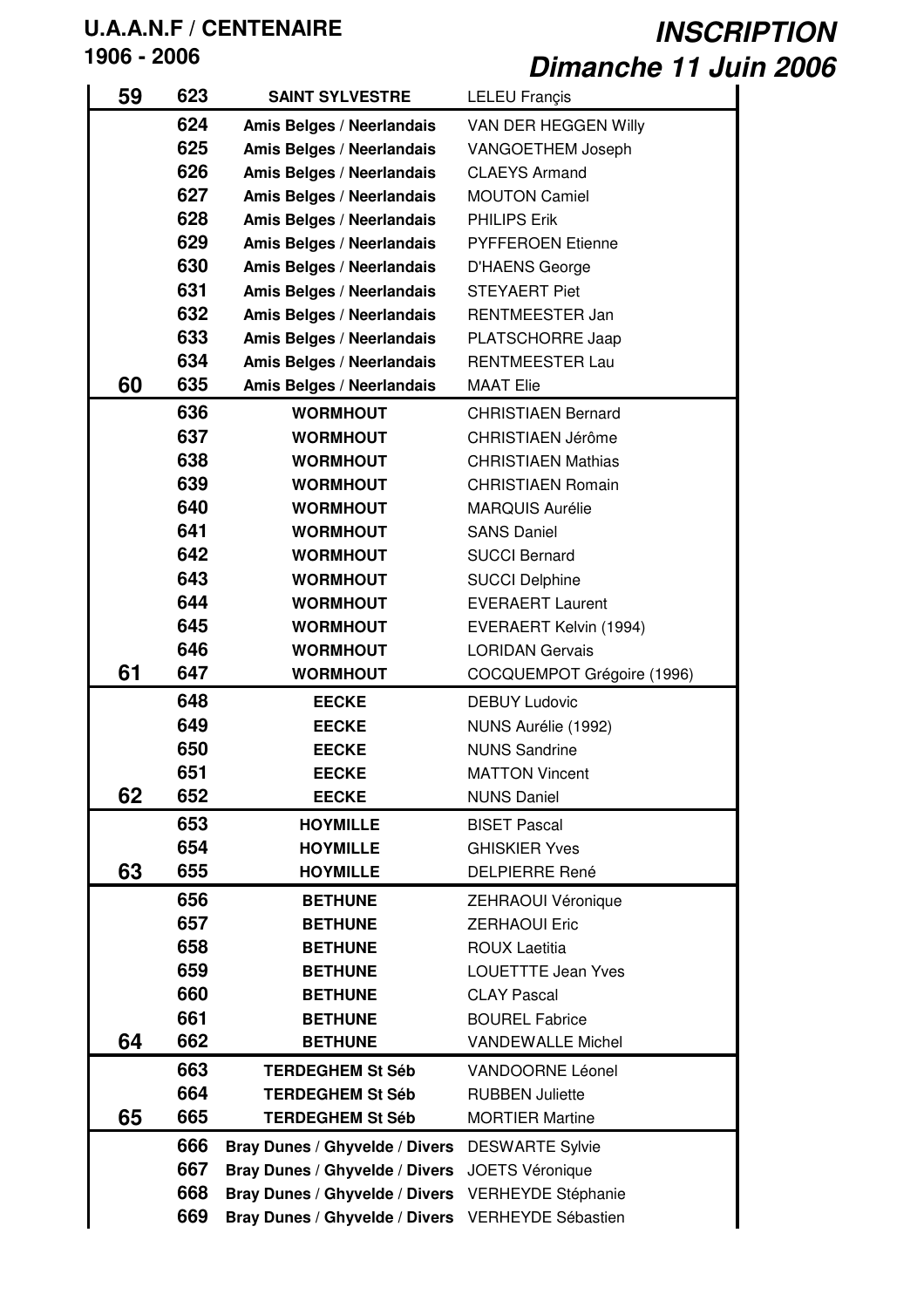|    | 670 | Bray Dunes / Ghyvelde / Divers VERHEYDE Aimé |                              |
|----|-----|----------------------------------------------|------------------------------|
|    | 671 | Bray Dunes / Ghyvelde / Divers               | <b>DESWARTE Patrick</b>      |
|    | 672 | Bray Dunes / Ghyvelde / Divers               | <b>CARDINAEL Roger</b>       |
|    | 673 | Bray Dunes / Ghyvelde / Divers               | <b>DENNEQUIN André</b>       |
|    | 674 | Bray Dunes / Ghyvelde / Divers               | <b>JOETS Stéphane</b>        |
|    | 675 | Bray Dunes / Ghyvelde / Divers               | <b>DEWULF Julien</b>         |
|    | 676 | Bray Dunes / Ghyvelde / Divers               | <b>DEWULF Christian</b>      |
|    | 677 | Bray Dunes / Ghyvelde / Divers RUBBEN Héléne |                              |
|    | 678 | Bray Dunes / Ghyvelde / Divers               | <b>RUBBEN Guillaume</b>      |
|    | 679 | Bray Dunes / Ghyvelde / Divers LOUVET Guy    |                              |
|    | 680 | Bray Dunes / Ghyvelde / Divers               | RUBBEN Jérôme                |
|    | 681 | Bray Dunes / Ghyvelde / Divers RUBBEN Eliane |                              |
|    | 682 | Bray Dunes / Ghyvelde / Divers               | <b>RUBBEN Marc</b>           |
|    | 683 | Bray Dunes / Ghyvelde / Divers               | <b>VANRYSSEL Michel</b>      |
|    | 684 | Bray Dunes / Ghyvelde / Divers               | <b>TOULOUSE Pascal</b>       |
|    | 685 | Bray Dunes / Ghyvelde / Divers               | <b>TOULOUSE Christian</b>    |
|    | 686 | Bray Dunes / Ghyvelde / Divers               | SION Olivier (1999)          |
|    | 687 | Bray Dunes / Ghyvelde / Divers               | <b>SION Lionel</b>           |
|    | 688 | Bray Dunes / Ghyvelde / Divers               | <b>VANACKER Nicolas</b>      |
| 66 | 689 | Bray Dunes / Ghyvelde / Divers               | <b>VANACKER Arséne</b>       |
|    | 690 | <b>BOURBOURG</b>                             | <b>ANDOUCHE Brigitte</b>     |
|    | 691 | <b>BOURBOURG</b>                             | MOUILLIE Jérémy              |
|    | 692 | <b>BOURBOURG</b>                             | <b>ANDOUCHE Gilles</b>       |
|    | 693 | <b>BOURBOURG</b>                             | <b>BOENS Raymond</b>         |
| 67 | 694 | <b>BOURBOURG</b>                             | <b>AGATONGE Jean Claude</b>  |
| 68 | 695 | <b>FAUQUEMBERGUES</b>                        | <b>DENYS Claude</b>          |
|    | 696 | <b>AIRE SUR LA LYS</b>                       | <b>LANCELLE Marc</b>         |
|    | 697 | <b>AIRE SUR LA LYS</b>                       | <b>TALLENDIER Jacques</b>    |
| 69 | 698 | AIRE SUR LA LYS                              | <b>BELLANGER Jean Claude</b> |
|    | 699 | <b>ST VENANT / THIENNES</b>                  | HOUSIN Euphrasie (1991)      |
|    | 700 | <b>ST VENANT / THIENNES</b>                  | <b>HOUSSIN Charlotte</b>     |
|    | 701 | <b>ST VENANT / THIENNES</b>                  | <b>HOUSSIN Jean Pierre</b>   |
|    | 702 | <b>ST VENANT / THIENNES</b>                  | <b>LECOCQ Catherine</b>      |
| 70 | 703 | <b>ST VENANT / THIENNES</b>                  | <b>DISSAUX Philippe</b>      |
|    | 704 | <b>SENINGHEM</b>                             | <b>EVRARD Guy</b>            |
| 71 | 705 | <b>SENINGHEM</b>                             | <b>ANANIE Jean</b>           |
|    | 706 | <b>BLEUE MAISON</b>                          | DECROIX Ludovic (1989)       |
|    | 707 | <b>BLEUE MAISON</b>                          | VANDAELE Romain (1991)       |
|    | 708 | <b>BLEUE MAISON</b>                          | VANDENBUSSCHE Maxime (1992)  |
|    | 709 | <b>BLEUE MAISON</b>                          | VANDAELE Damien (1989)       |
|    | 710 | <b>BLEUE MAISON</b>                          | <b>DERAM Romain</b>          |
|    | 711 | <b>BLEUE MAISON</b>                          | <b>DERAM Pierre</b>          |
|    | 712 | <b>BLEUE MAISON</b>                          | <b>DERAM Guillaume</b>       |
|    | 713 | <b>BLEUE MAISON</b>                          | <b>VANDAELE Mélani</b>       |
|    | 714 | <b>BLEUE MAISON</b>                          | <b>VANDAELE Mélissa</b>      |
|    | 715 | <b>BLEUE MAISON</b>                          | <b>COTTON Yann</b>           |
|    | 716 | <b>BLEUE MAISON</b>                          | <b>LENGAGNE Arnaud</b>       |
|    |     |                                              |                              |